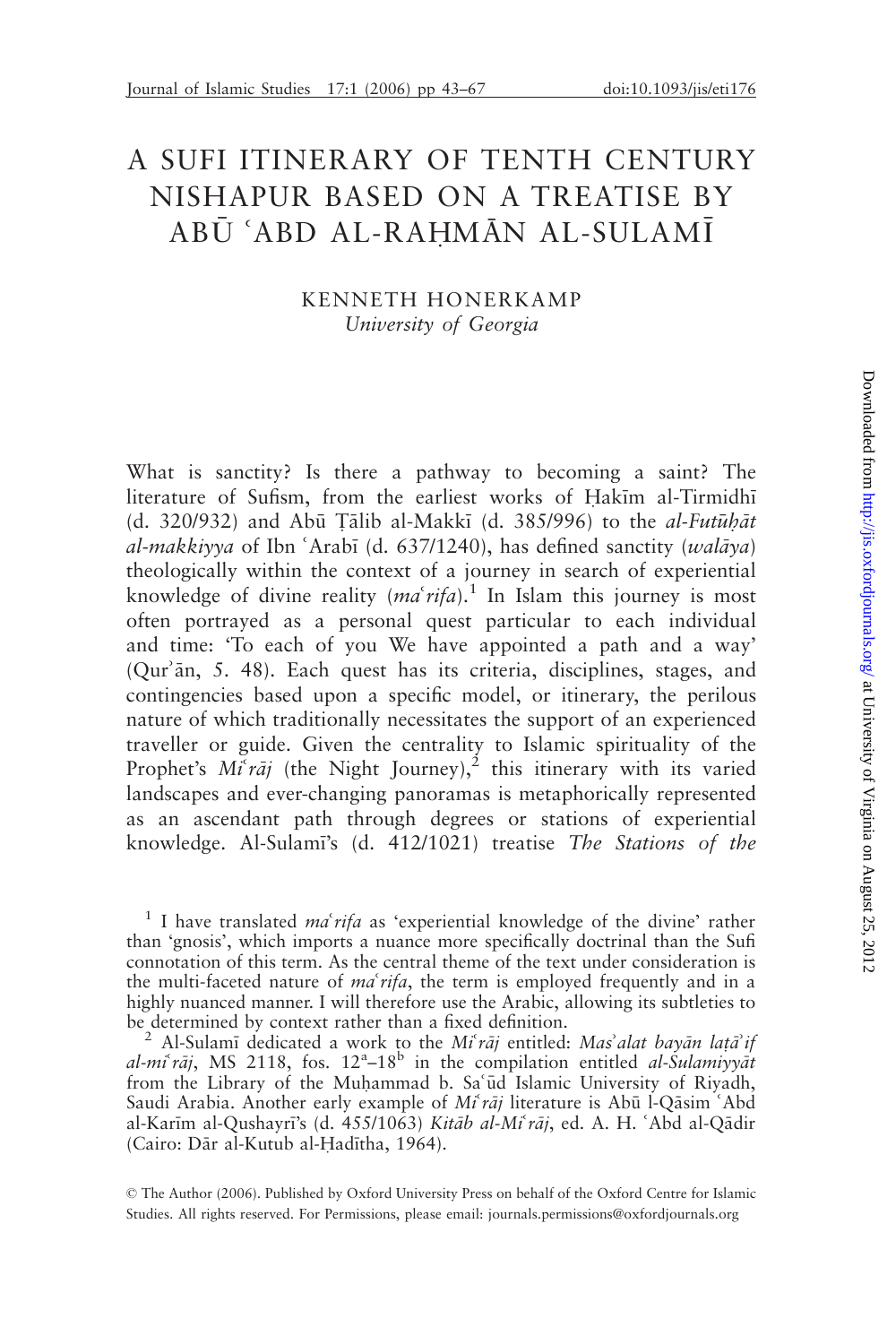$Righteous<sup>3</sup>$  is a prototype to this approach and an important precursor to this genre of Islamic literature.

In this little studied treatise, one of the foremost fifth/eleventh century scholars of Sufism, discusses the integral principles behind the paths of the People of the Path of Blame (the Mal $\alpha$ imatiyya),<sup>4</sup> the Sufis, and the

 $3$  The present study is based upon my recent critical edition of Mas'alat darajāt al-șādiqīn fī l-taṣawwuf. I based it on two newly discovered manuscripts: (1) MS 2118, fos.  $53^a - 57^b$  in *al-Sulamiyyat* (see n. 1 above); (2) MS 1208 in compilation 91, fos. 227<sup>a</sup>-232<sup>b</sup>, listed under the title al-Farq bayn al-tasawwuf wa-l-malāma (the manuscript itself lacks a title), Library of Ibn Yūsuf, Marrakesh, Fihris makhtūtāt Ibn Yūsūf fī Marrākush (Beirut: Dār al-Gharb al-Islāmī, 1994), 331. Sezgin has erroneously cited this work under the title Mas'alat darajāt al-șālihīn (GAS I, 673). His reference to the Fatih MS 2650/3 however, corresponds to Brockelmann's (GAL<sup>2</sup> I, 219) and H. Ritter's (Oriens 7 (Leiden: E. J. Brill, 1954), 'Books and Periodicals' 397–99) less exact references to Fatih MS 2653 and 2650 respectively, both under the title Mas'alat darajat al-sādiqīn fī l-tasawwuf. I feel safe in assuming that the manuscript referenced in all these citations is the same. Süleyman Ates based his critical edition of this treatise on the same Fatih MS, which he referenced as Fatih 2650, fos.  $59^a - 69^a$ . See al-Sulami, Tis' at kutub fi usul al-ta sawwuf wa-l-zuhd li Abi 'Abd al-Rahmān Muhammad b. al-Husayn b. Mūsā al-Sulamī, ed. S. Ates (Ankara: Ankara University Press, 1981), 141-51; (Beirut: al-Nāshir, 1993), 377-90. The edition of Dr. Ates, based on a single manuscript, has a few misreadings and a lacuna of one folio at least (from abā an yushrifa 'alā to illā izdāda fī nafsihi tawādu'an, (Ankara) 151; (Beirut) 390). That led me to prepare a second edition, which I hope will soon see the light of day. I did not have access to the Fatih MS for my critical edition, and so included the variant readings presented in the edition of Dr. Ates within my critical apparatus. I have made my textual references in the present study, where possible, to the text of Mas'alat darajāt al-șādiqīn fī l-tasawwuf edited by Dr. Ates, using both the Ankara and Beirut editions. Shurayba does not include Mas'alat darajāt al-sādigīn fī l-tasawwuf among the works of al-Sulami he cites. Brockelmann cites a work by al-Sulami entitled: Darajāt al-muʿāmalāt, Berlin MS 3453 (GAL<sup>2</sup> I, 219). This title, however, represents a different work, see Darajāt al-mu'āmalāt, in Tis'at al-kutub, ed. S. Ates, (Ankara) 21–6; (Beirut) 165–79. For a translation of the treatise under study see al-Sulami: Stations of the Righteous in Three Early Sufi Texts, trans.

K. Honerkamp (Louisville: Fons Vitae, 2003), 111–28.<br><sup>4</sup> On the Malāmatiyya, see EI<sup>2</sup>, art. 'Malāmatiyya,' Fr. de Jong, Hamid Algar, and Colin Imber; Abdülbakî [Gölpmarlı], Melâmîlik ve Melâmîler (Istanbul: Devlet Matbaası, 1931); al-Sulamī, Risālat al-malāmatiyya, ed. Abū l-A'lā al-'Afifi (Cairo: Dār Ihyā' al-Kutub al-'Arabiyya, 1945); Sara Sviri, 'Hakīm Tirmidhī and the Malāmatī Movement,' in Leonard Lewisohn (ed.) Classical Persian Sufism: from its Origins to Rumi (London: Khaniqahi Nimatullahi Publications, 1993), 583–613; Fritz Meier, 'Khurasān and the End of Classical Sufism,' in Essays in Islamic Mysticism and Piety, trans. John O'Kane and Bernd Radtke (Leiden: E. J. Brill, 2000), 215–17; Alexander Knysh, Islamic Mysticism: A Short History (Leiden: E. J. Brill, 2000), 94–9; Hakīm al-Tirmidhī, Kitāb Ithbāt al-'ilal, ed. Khālid Zahrī (Rabat: Muhammad V University, 1998), 24-5.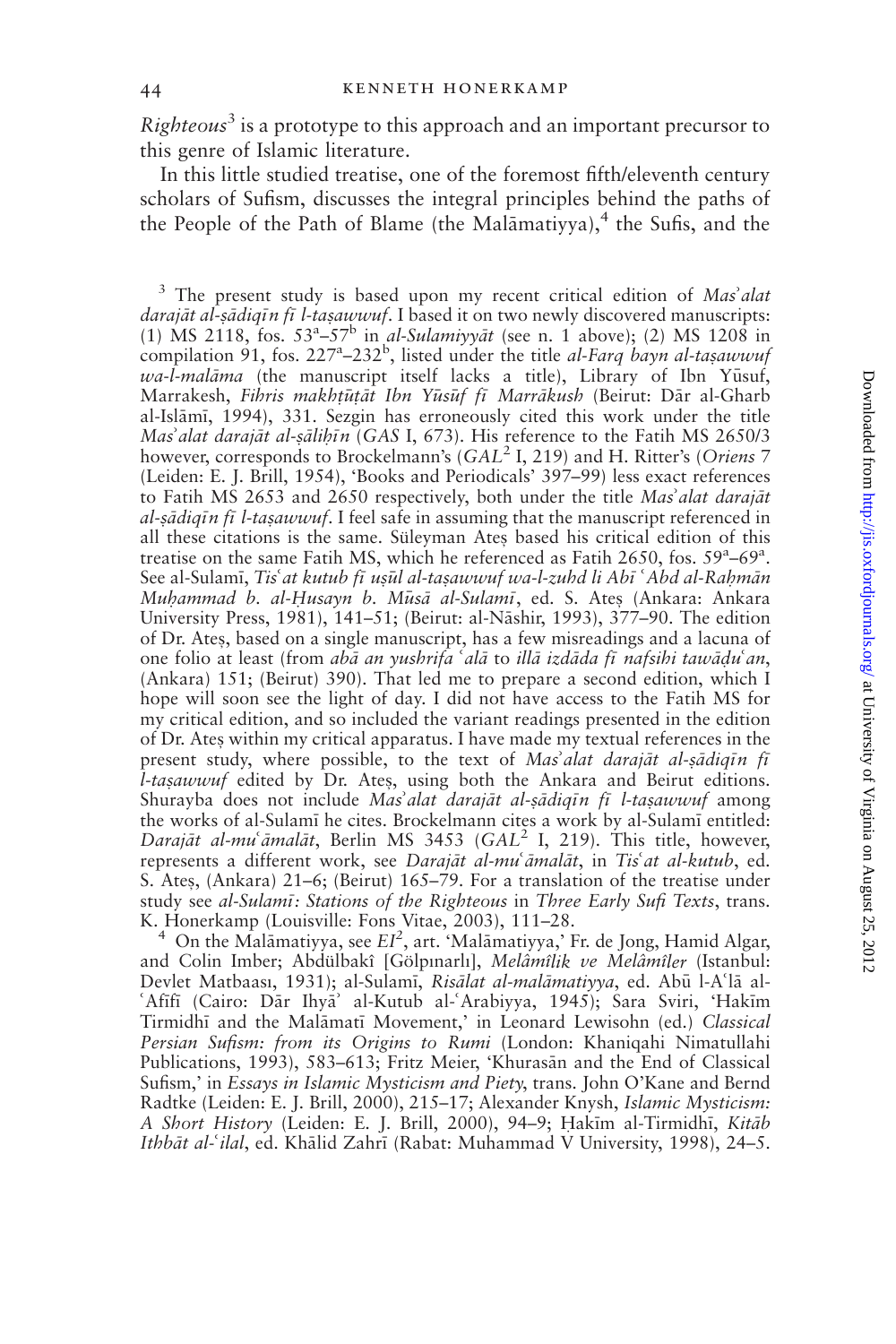People of Love (ahl al-mahabba). The organization of the treatise itself, its depiction of the stations of  $ma' \, rifa$ , and multiple references to walāya,<sup>5</sup> the concealed and revealed saints, and the 'pole' (qutb), all serve to establish a framework for a Sufi epistemology founded upon a hierarchy of subtle degrees of  $ma^{\prime}$ rifa. Historically, the text sheds light upon the early theological foundations of the concept of sanctity in Islam. It also complements and contextualizes the works of al-Sulam; that have come down to us and reveals another, less studied facet of his thought and person. This treatise, when compared to others of his works, which focus on Sufi manners and customs, is more metaphysically oriented. The most singular aspect of this text, however, is the opportunity we have to meet al-Sulam;, best known to Western scholars as a Sufi hagiographer and Qur'an exegete, as al-Sulami the mystic,  $6\%$ mentor, teacher and transmitter of the spiritual tradition of his home city of Nishapur, that of the Malāmatiyya.

## ABŪ ʿABD AL-RAḤMĀN AL-SULAMĪ

His full name was Muhammad b. al-Husayn b. Mūsā b. Khālid b. Sālim b. Zāwīya b. Sa'īd b. Qabīsa b. Sarrāq al-Azdī al-Sulamī al-Nīsābūrī. He was of Arab origin and known by the name Abū 'Abd al-Rahmān al-Sulami.<sup>7</sup> He was affiliated to the tribe of Azd on his father's side;

See also: Honerkamp, Three Early Sufi Texts, 91-110; and the collected presentations from the International Conference on the Mal $\hat{a}$ matiyya and Bayrâmī Orders held in Istanbul in June, 1987 in Melâmis-Bayrâmis, eds.<br>N. Clayer, A. Popovic, and T. Zarcone (Istanbul: Les Editions Isis, 1998).

 $\frac{1}{2}$  For a linguistic study of the term *walāya* and its derivatives, as well as an in-depth discussion on the hierarchy of saints in Islamic traditional literature, see Michel Chodkiewicz, Le Sceau des Saints: Prophétie et sainteté dans la<br>doctrine d'Ibn 'Arabī (Paris: Gallimard, 1986), 29-78.

<sup>6</sup> R. A. Nicholson considered al-Sulami 'a celebrated mystic' (Studies in Islamic Mysticism (Cambridge: Cambridge University Press, 1921; repr. 1967), 14). F. Skali (ed. and trans., al-Sulami, Futuwah: Traité de Chevalerie Soufie (Paris: Editions Albin Michel, 1989), 7) wrote that even in his role as narrator and hagiographer al-Sulam; was able to 'situate and classify this knowledge within a synthetic vision in accordance with the "grasp" of one that had himself tasted the intense spiritual savour [of intimate knowledge of God].'

For an excellent survey of the life and works of al-Sulami, see Tabaqat al-șūfiyya, ed. Nūr al-Dīn Shurayba (Cairo: Maktabat al-Khanjī, 1969),  $11-47$  and the biographical references cited there. See also:  $Afiff, Ris\bar{a}lat$ al-malāmatiyya, 71–85; al-Sulamī, Kitāb Ādāb al-suhba, ed. M. J. Kister (Jerusalem: The Israel Oriental Society, 1954), Arabic introduction, 3-17; EI<sup>2</sup>, art. 'al-Sulamī,' G. Böwering; also by G. Böwering, 'The Qur'ān Commentary of Al-Sulam;,' in W. B. Hallaq and D. P. Little (eds.) Islamic Studies Presented to Charles J. Adams (Leiden: Brill, 1991), 41-56. See also S. Ates,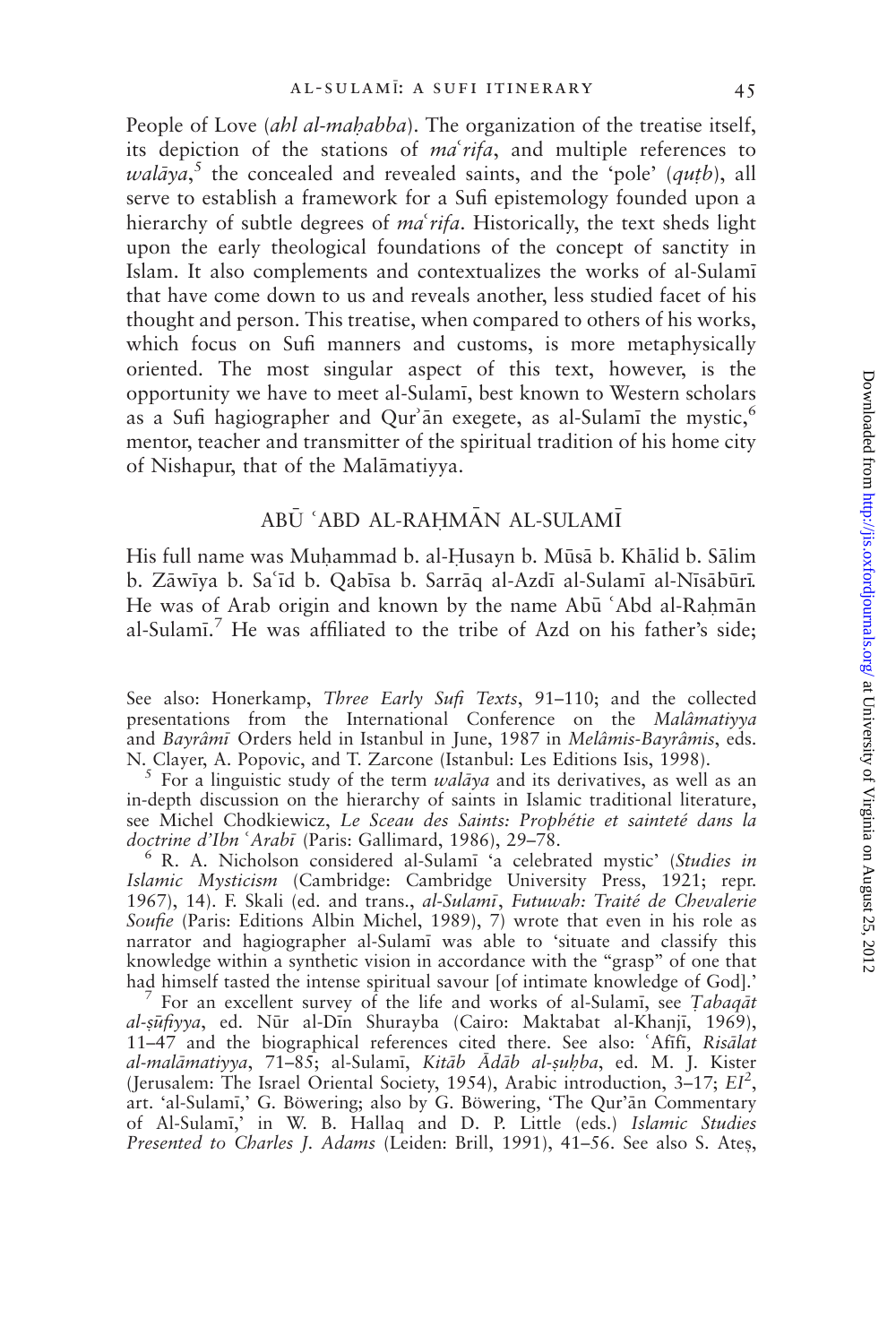the appellation al-Sulam; was his mother's tribal affiliation to the Sulamiyin, who had been among the immigrants to Nishapur early in the eighth century.

Al-Sulam; was born in Nishapur in 325/937 and died in the same city in 412/1021. He was of a prestigious family, well respected for their involvement in the intellectual pursuits of that city. Among his ancestors had been Ahmad b. Yūsuf b. Khālid al-Nīsābūrī, a famous scholar of Hadīth. Little is known of al-Sulamī's father, Husayn b. Muhammad b. Mūsā al-Azdī (d. 348/958).<sup>8</sup> He was among those who had frequented the early Malāmatiyya of Nishapur, and later migrated to Makka, leaving al-Sulami under the care of his maternal grandfather, Abu 'Amr Ismāʿīl b. Nujayd al-Sulamī (d. 360/971).<sup>9</sup> Ibn Nujayd was a well-known Shafi'i scholar of Hadith and spiritual heir to Abu 'Uthman al-Hiri  $(d. 298/910)$ , regarded as one of the founders of the Malamatiyya

Tis' at al-Kutub, 5–140; Rkia E. Cornell, Early Sufi Women (Louisville, KY: Fons Vitae, 1999), 15–42; J-J. Thibon, 'Hiérarchie Spirituelle: Fonctions du Saint et Hagiographie dans l'Oeuvre de Sulamī,' in R. Chih and D. Gril (eds.) Le Saint et son Milieu (Cahier des Annales Islamologiques, 19 (2000): Institut Français d'Archéologie Orientale), 13–31. In the present biographical survey I will only touch on the aspects of al-Sulami's life of relevance to the text under study.

<sup>8</sup> Al-Sulami's father had close ties with the early Malamatiyya of Nishapur. Of the four narrations al-Sulami attributes to his father in Tabaqat al- $\frac{1}{2}u$ fiyya two are from Ibn Munāzil (d. 320/932), 271, 366, (al-Qushayrī referred to Ibn Munāzil as the Shaykh al-Malāmatiyya, al-Risālat al-Qushayriyya, ed. Ma'ūf Zurayq and 'Alī 'Abd al-Ḥamīd Balțajī (Beirut: Dār al-Khayr, 1993), 435); one narration from Abū 'Alī al-Thaqafī (d. 328/940), 361, (a disciple of both Hamdūn al-Qassār and Abū Hafs) and the fourth is from Muhammad al-Dīnūrī (d. 340/952), 477. Ibn al-Mulaqqin (Tabaqāt al-awliya<sup>2</sup>, ed. Shurayba (Cairo: Maktabat al-Khānajī, 1973), 189) narrates that al-Sulamī's father based his sulūk upon correct comportment (*husn al-khuluq*), continual striving (*dawām ijtihād*), and discerning speech in the science of human relationships (lisan al-Haqq fi 'ulūm al-mu  $\bar{a}$ mala); he also reports that al-Sulami's father had met Abū Bakr al-Shiblī (d. 334/946), who had frequented al-Junayd and Khayr al-Nissāj. Al-Sulami described him (Tabaqāt, 337) as 'unique in his time in both knowledge and spiritual state'.<br><sup>9</sup> Al-Sulamī writes of his grandfather (*Tabaqāt*, 454–7): 'Abū ʿAmr b. Nujayd

Ismā'īl b. Nujayd b. Ahmad b. Yūsuf b. Sālim b. Khālid al-Sulamī was my grandfather on my mother's side—may God bless him. He frequented Abū 'Uthmān al-Hīrī. He was one of his most eminent companions and the last of the companions of Abū 'Uthmān to die. He met Junayd. He was among the most illustrious mentors (*mashāyikh*) of his times. He was unique in his practice of the path, due to his concealment of his interior state and the manner in which he guarded his intimate moments [with God]. He heard, narrated, and dictated *hadith*. He was a reliable narrator *(thiga)*. He died in 360 [971].'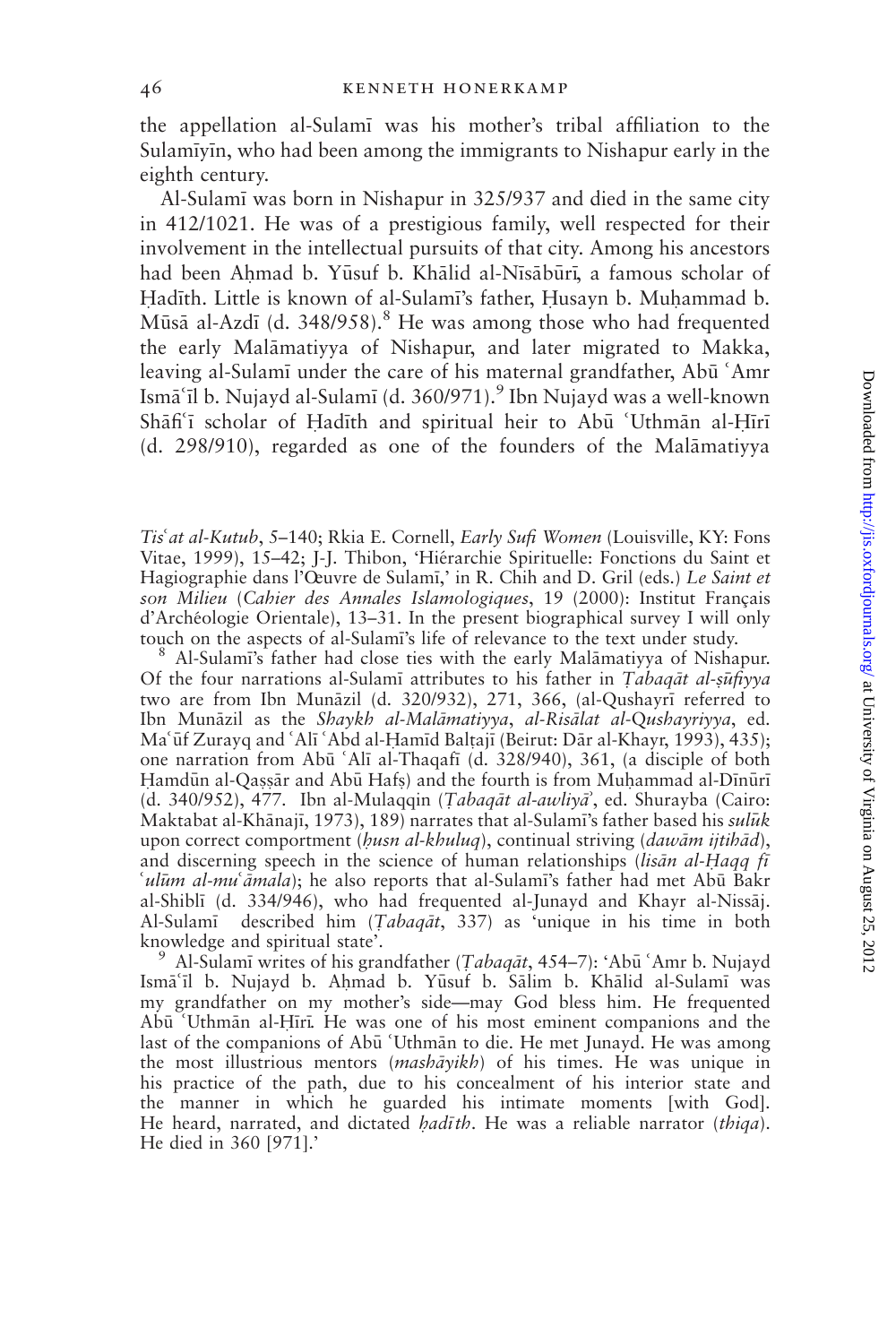of Nishapur.<sup>10</sup> Al-Sulamī thus inherited the Malāmatiyya tradition at an early age from both his father and grandfather. In his youth he also studied theology, jurisprudence of the Shafi'i school, and travelled extensively in pursuit of Hadīth, until he became known as an authority in his own right. He was given a certificate of competence  $(i\bar{a}z\bar{a})$  to issue formal legal opinions (fatwas) and to teach.<sup>11</sup> Yet like so many of the scholars of his day, he also sought instruction in the teachings and practices which were believed to lead to ma'rifa.

Al-Sulami's early introduction to Sufism was within his grandfather's circle of associates. Abū Sahl Muhammad b. Sulaymān al-Su'lūkī (d. 367/977), a Hanafi judge and companion of Ism $\tilde{a}$ <sup>c</sup>il b. Nujayd, formally initiated al-Sulam; into Sufism and gave him permission to instruct novices.<sup>12</sup> Al-Sulam; also received initiation to the path at the hand of Abū l-Qāsim al-Naṣrābādhī (d. 367/978),<sup>13</sup> an important Shāfi<sup>c</sup>ī scholar of *hadith* of Nishapur and a companion of Abū Sahl al-Su'lūkī. According to al-Jāmī, Abū l-Qāsim invested al-Sulamī with the Sufi mantle (khirqa).<sup>14</sup> Al-Sulami, as his mentors had before him, exemplified a balance between the narration of *hadith*, the study of jurisprudence and the transmission of the teachings and disciplines he had inherited from his teachers among the Malamatiyya of Nishapur. For over forty years al-Sulam;, as an exemplar and mentor, taught from the small lodge<sup>15</sup> (*duwayra*) that he had built in his quarter of *sikkat al-Nawand* in Nishapur. He died in 412/1021.

## THE ORIENTATION OF HIS WORKS

Scholars have regarded al-Sulami's works $16$  from a variety of perspectives. E. Kohlberg distinguishes two specific aims behind

 $10$  Abū 'Uthmān al-Hīrī of Nishapur (d. 298/910) had frequented Abū Hafs, the founder of the Malāmatiyya, and taken his spiritual path ( $\text{tar}q$ a) from him.<br>Al-Sulamī, Tabagāt, 170.

<sup>11</sup> See Kister (ed.), *K. Ādāb al-suhba*, 4 (Arabic). Also see Shurayba's introduction to Tabaqāt al-sūfiyya,  $19-27$ , for a complete list of the scholars that Sulamī studied under.<br><sup>12</sup> Tāj al-Dīn Subkī, *al-Ţabaqāt al-shāfiʿiyya al-kubrā*, 6 vols. (Cairo:

al-Matba'a al-Husayniyya, 1906, iii. 61. For the sayings of Abu Sahl al-Şu'lūkī see al-Qushayrī, al-Risālat al-qushayriyya, 65, 134, 251-2, 283, 334,

342 and 370.<br><sup>13</sup> See the biography of him in al-Sulami, *Tabaqat*, 484–8.<br><sup>14</sup> 'Abd al-Raḥmān al-Jāmī, *Nafaḥāt al-uns*, Arabic edn., Muḥammad Adīb<br>al-Jādir, 2 vols. (Beirut: Dār al-Kutub al-'Ilmiyya, 2003), i. 442.

<sup>15</sup> Sibt b. al-Jawzi, *Mir''at al-zaman*, vol. 11, fo. 3, the events of 412. Cf. Shurayba (ed.), *Tabaqat*, 31.

<sup>16</sup> For a list of al-Sulami's works see GAS I, 671–4.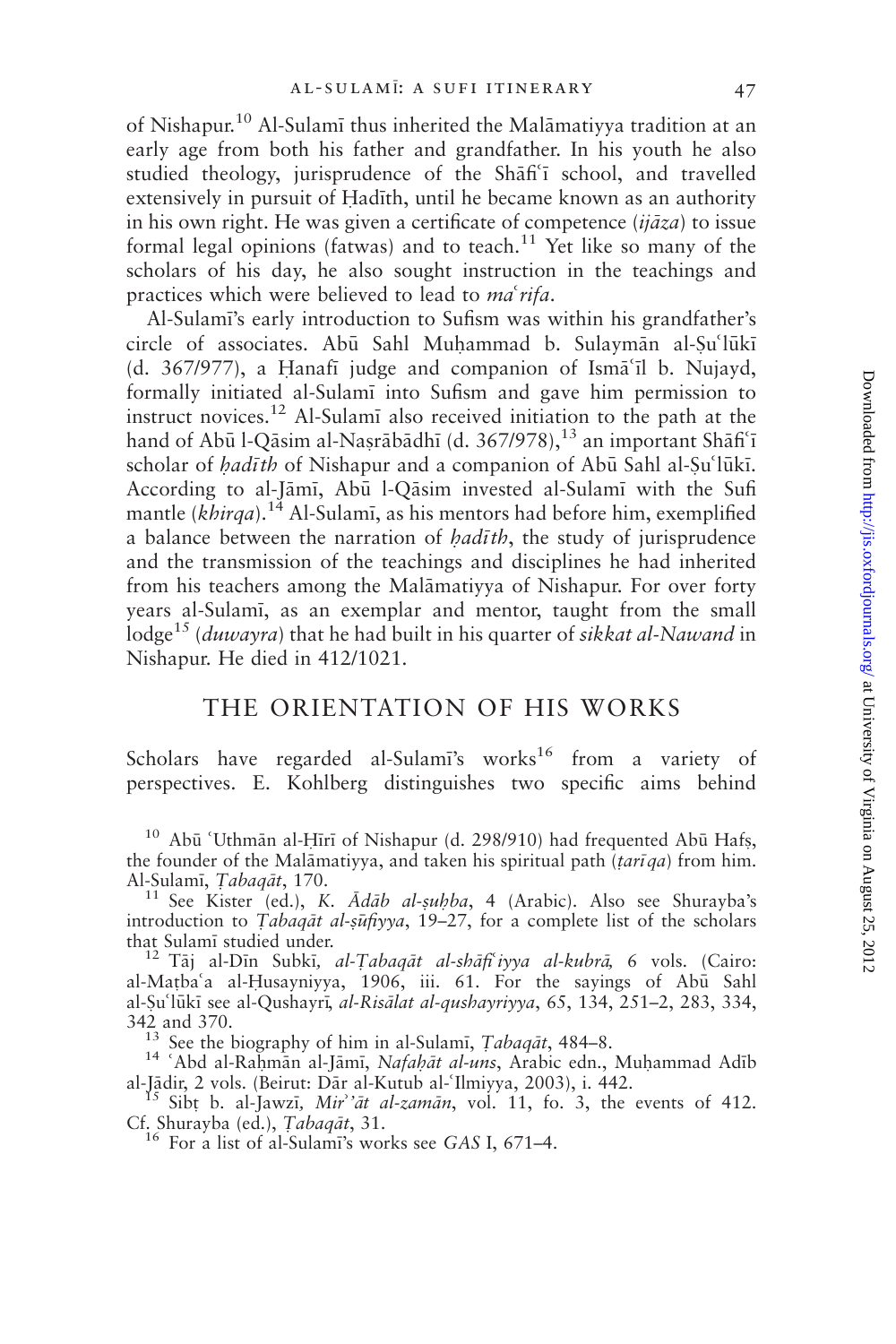his works: 'to defend Sufism against its many critics, and to spread knowledge of Sufism both among the general public and among the Sufis.<sup>'17</sup> G. Böwering has divided al-Sulami's work according to *genre*: 'Sufi hagiography, Sufi commentary on the Qur'an, and treatises on Sufi manners and customs.'<sup>18</sup> The body of these works varies from collections of short Sufi aphorisms and manuals of correct comportment to erudite discourses on Sufi commentary on the Qur'an and mystical theology.

Given the broad scope of his works, it is important to consider the audience for which a particular work was primarily intended: 1) a general interest audience, 2) a more erudite Sufi community, and 3) Sufi initiates  $(muri\,dim).$ <sup>19</sup> An example of a work of general interest is his Kitāb al-Arba<sup>c</sup>īn fī l-taṣawwuf,<sup>20</sup> a collection of forty aḥādīth, in which al-Sulam; presents the basic teachings of the Sufis through a narration of the deeds and sayings of the Prophet; in doing so he establishes the orthodox nature of Sufism. Another work in this category is  $Uy\bar{u}b$ al-nafs wa-mudāwātuhā<sup>21</sup> (The Illnesses of the Lower Soul and Their Remedies) which deals with self-purification and piety. Other works like Kitāb al-Futuwwa<sup>22</sup> (The Book of Chivalry), Kitāb Jawāmī<sup> $\epsilon$ </sup> ādāb al-ṣūfiyya $^{23}$  (The Book of Sufi Manners) and Bayān zalal al-fuqarā $^{24}$ (The Stumblings of Those Aspiring), a treatise dedicated to the essential nature of  $f$ *aqr*, are compilations of *ah* $\bar{a}$ *dith*, Sufi maxims, and poems that respond more explicitly to the question, 'What constitutes the Sufi path?' These works would appeal to both a general audience as well as one with an engaged commitment to Sufism as a devotional path.

<sup>17</sup> E. Kohlberg, in his introduction to: al-Sulami: Jawāmī<sup> $\epsilon$ </sup> ādāb al-sūfiyya wa-'uyūb al-nafs wa-mudāwātuhā (Jerusalem: Hebrew University of Jerusalem, 1976), 8–9. Dr. Kohlberg kindly sent me a copy of this out of print work, for

<sup>18</sup> G. Böwering, 'The Quranic Commentary of al-Sulamī,' 45.<br><sup>19</sup> See E. Kohlberg, *al-Sulamī*: *Jawāmī*<sup>c</sup> *ādāb al-ṣūfiyya*, 9.<br><sup>20</sup> The text of this work has been edited with a critique of its Hadīth sources. See Muhammad b. 'Abd al-Rahmān b. Muhammad al-Sakhāwī (d. 906/1501), Takhrīj al-'Arba'īn al-Sulamiyya fī l-taṣawwuf, ed. 'Alī 'Abd al-Ḥamīd (Beirut:

al-Maktab al-Islāmī, 1988).<br><sup>21</sup> al-Sulamī, '*Uyūb al-nafs wa-mudāwātuhā*, ed. E. Kohlberg (Jerusalem: The Hebrew University of Jerusalem, 1976). For a translation, see al-Sulami: Les Maladies de l'Ame et leurs Remèdes, trans. Abdul Karim Zein (Milan: Archè Edidit, 1990).<br><sup>22</sup> al-Sulamī, *Kitāb al-Futuwwa*, ed. Süleyman Ateş (Ankara: Ankara

University Press, 1977). For a translation, see al-Sulami: The Way of Sufi Chivalry, trans. T. Bayrak (Rochester: Inner Traditions International, 1983). See also F. Skali, *al-Sulamī: Futuwwa.*<br><sup>23</sup> See Kohlberg (ed.), '*Uyūb al-nafs*, 1–68; ed. Ateş, (Ankara) 37–92; (Beirut)

173–289.<br><sup>24</sup> Bayān zalal al-fuqarā<sup>2</sup>, ed. Ates, (Ankara) 175–207; (Beirut) 429–63.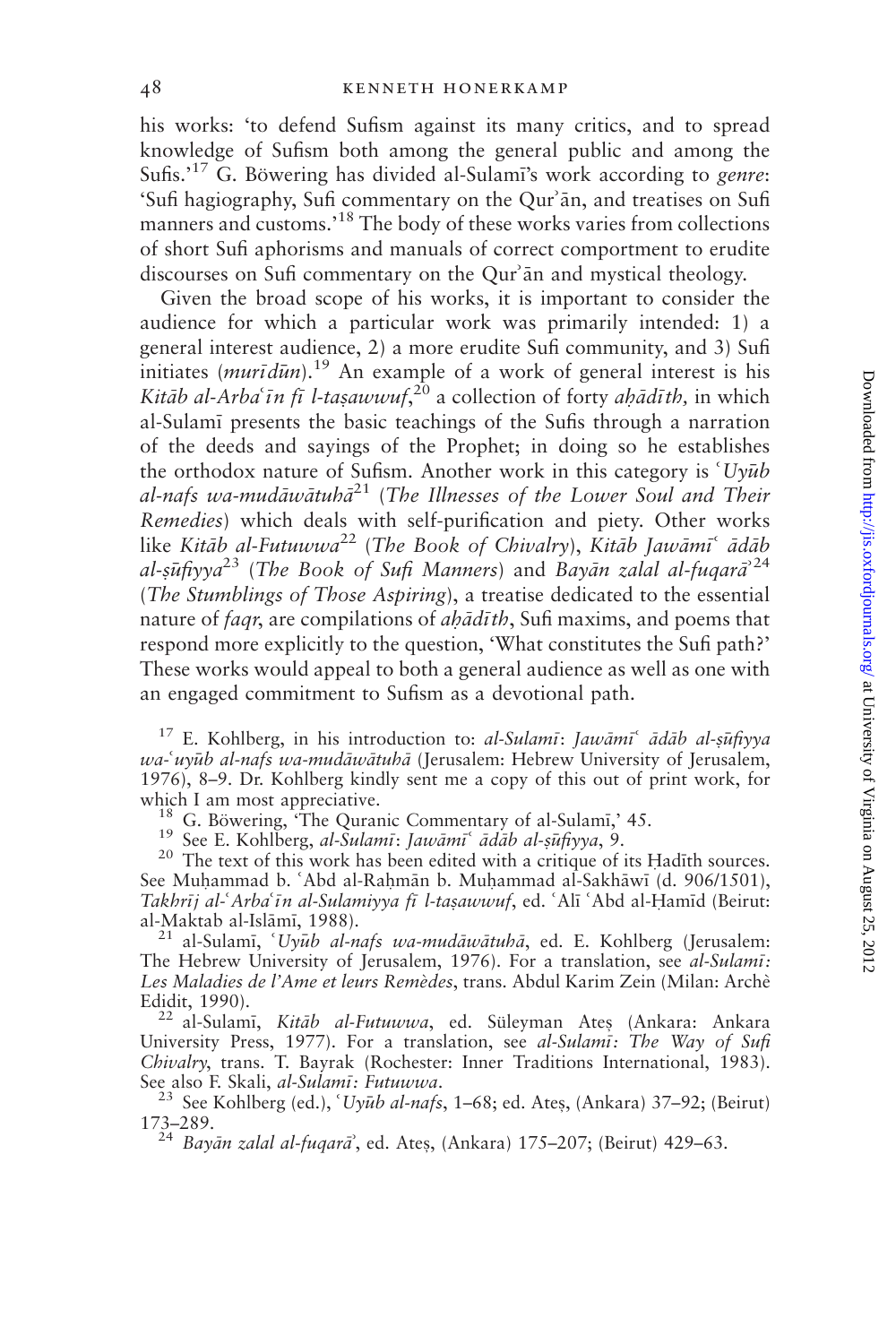Other works are oriented towards a more erudite audience of initiated practitioners of Sufism. This category includes works such as Darajāt al-muʿāmalāt<sup>25</sup> (Stations of Exemplary Comportment), in which al-Sulamī defines thirty-four technical terms of Sufism; Manāhij al- $\tilde{a}$ rifin<sup>26</sup> (The Ways of the Gnostics), a concise discussion of the Sufi path; Sulūk al- $\tilde{a}$ rifīn<sup>27</sup> (The Spiritual Journeying of the Gnostics), in which al-Sulami cites fifteen divergent points of view between the mystics of Khurasan and Baghdad; and the unpublished Fusul fi l-tasawwuf,<sup>28</sup> a collection of short discourses most probably preserved from al-Sulami's personal teaching circle in Nishapur. These works all contain specialized vocabulary and refer to particular trends that marked Islamic mysticism in al-Sulami's times.<sup>29</sup> In this third category, al-Sulami deals most specifically with the practical aspects of spiritual journeying, the comportment incumbent upon the *murid*, and the inner attitudes that he perceived as the foundational elements of all the degrees of  $ma<sup>2</sup> rifa$ . In these works we encounter al-Sulami most clearly as the mystic and teacher in his own right. The Stations of the Righteous is an example par excellence of this third category of his works.

## STATIONS OF THE RIGHTEOUS

Darajāt al-sādiqīn opens, as is common in many texts of this era, with a question from a student to his teacher.<sup>30</sup> In this case the question is 'How are Sufism, the Path of Blame, and the Path of the People of Love

<sup>25</sup> al-Sulamī: *Darajāt al-mu<sup>6</sup> āmalāt*, ed. Ateş, (Ankara) 21–6; (Beirut) 165–79.<br><sup>26</sup> al-Sulamī, *Manāhij al-ʿārifīn*, ed. E. Kohlberg (Jerusalem: The Magnes Press, 1979); ed. Ates, (Ankara) 3–20; (Beirut) 141–50. (My thanks to Dr. E. Kohlberg for kindly sending me a copy of his edition.) <sup>27</sup> al-Sulamī, *Sulūk al-ārifīn*, ed. Ateş, (Ankara) 153–69; (Beirut) 391–407.

<sup>28</sup> Kitāb Fusūl fī l-tasawwuf, MS 1204, fos.  $195^{\rm b}$  -226<sup>a</sup>, Ibn Yūsuf Library in Marrakesh, Morocco. For a summary of this text see J.-J. Thibon, 'La Relation Maître-Disciple ou Les Eléments de l'Alchimie Spirituelle d'après trois manuscrits de Sulamī', in Geneviève Gobillot (ed.) Mystique Musulmane, Parcours en Compagnie d'un Chercheur: Roger Deladrière (Paris: Editions Cariscript, 2002), 114–23. <sup>29</sup> Two other works of al-Sulam; that deal almost exclusively with divergent

tendencies within the Sufi community are his Risālat al-Malāmatiyya (ed. 'Afīfī), and Kitāb Ghalatāt al-sūfiyya in 'Abd al-Fattāh Ahmad al-Fāwī Mahmūd (ed.) Uşūl al-Malāmatiyya wa-ghalatāt al-șūfiyya (Cairo: Maṭbaʿa al-Irshād, 1985), 175-200.

<sup>30</sup> Reminiscent of this question/answer format is the story of al-Hārith al-Muhāsibī (d. 243/857) and Junayd (d. 297/910), see Abū Nu'aym al-Isfahānī, Hilyat al-awliya<sup>3</sup> wa-tabaqāt al-asfiya<sup>2</sup>, ed. Mustafā 'Abd al-Qādir 'Atā, 12 vols.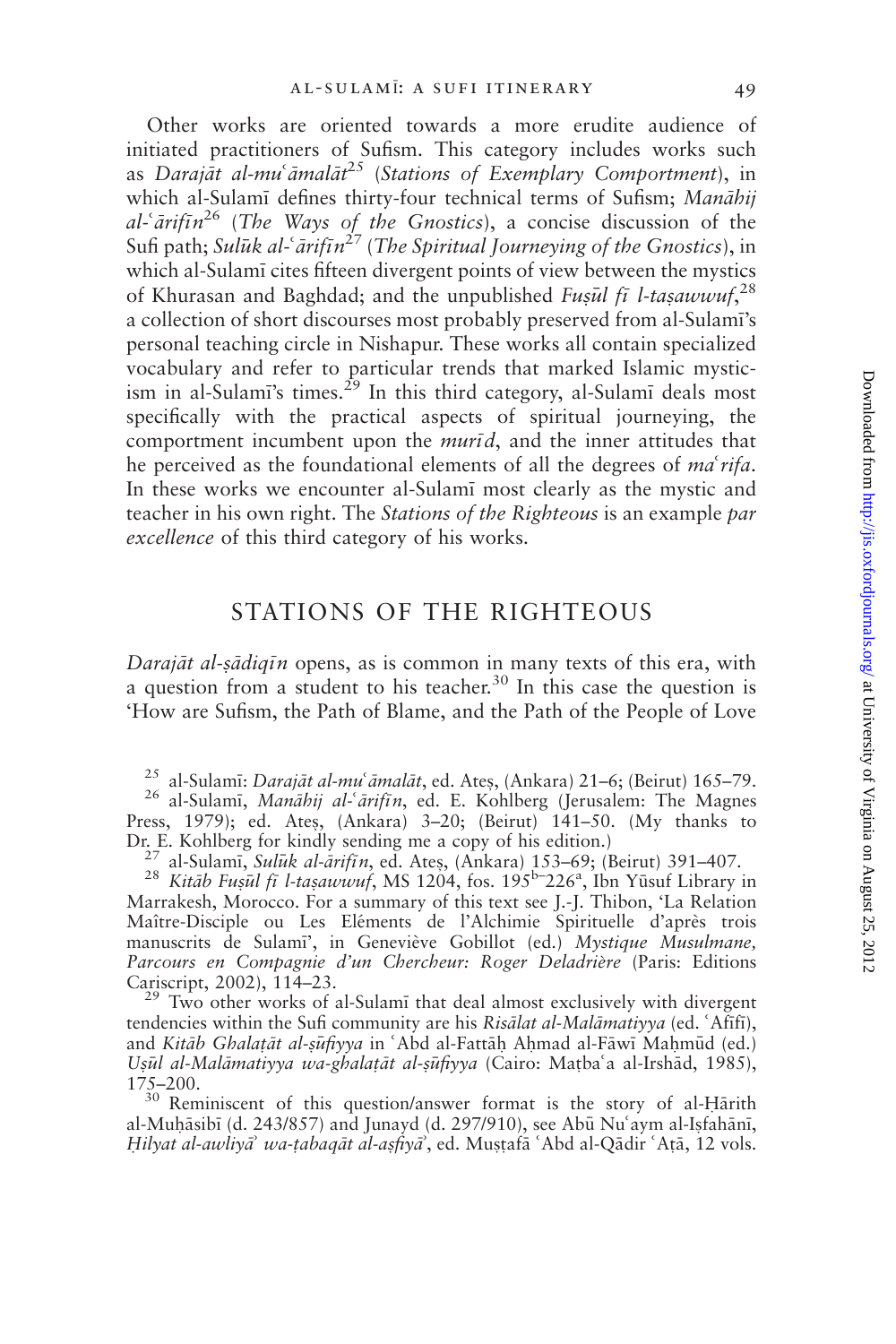distinguished from one another? $3<sup>31</sup>$  The treatise is a response to this question.

One might suppose from this opening passage that the text would comprise a three-part exposition on Sufism, the Path of Blame, and the Path of Love. Al-Sulam;'s response, however, initiates a discourse on Sufism itself and the degrees of  $ma' \, r$  if a to which the journeyer (salik) on this path ascends. He writes:

Know well ...that these three names refer to outward characteristics based upon differing spiritual stations and varied points of view; and that both Blame and Love are stations among the stations of Sufism and innate characteristics of its totality.<sup>32</sup>

His response reflects his own perception of the essential unity in manifestation  $(tawh\bar{d})$  that is an integral aspect of the Islamic mystical tradition. From here the Darajāt al-sādigīn thus offers the reader a detailed itinerary of the journey through the stations of  $ma<sup>2</sup> rifa$  as they mirror the journeyer's gradual cognizance of the degrees of  $tawh\bar{d}$  as he eventually attains the station of sainthood. The treatise was intended for disciples already initiated to the language of Sufism. It has no summary of the preliminaries of Sufism and no conditions are set forth, such as submitting, on the level of comportment, to the Shari'a, while submitting, on the level of spiritual guidance, to a mentor or guide. $33$ References to the Qur'an, Hadith and the sayings of the pious elders are used sparingly. The text is singularly devoid of aphorisms and commentary on Sufi manners and customs. From the first words of the treatise, al-Sulam; speaks with the authority of an experienced mentor (murshid), drawing the disciple's attention to the complementary nature of the varying modalities of Sufism, the Path of Blame and the Path of Love. For al-Sulam; the perception of unity within diversity provides the thread of continuity, central to all the stations of  $ma'$ rifa. Having alluded

(Beirut: Dār al-Kutub al-'Ilmiyya, 1997), x. 79–80. Also see the treatises of al-Muhāsibī such as Kitāb al-Ri āya li-huquq Allāh, eds. 'Abd al-Halīm Mahmūd and 'Abd al-Qādir Aḥmad 'Aṭā (Cairo: Dār al-Kutub al-Hadītha, 1970), and *Kitāb al-Tawahhum*, ed. A. J. Arberry (Cairo: 1937).

 $\frac{31}{31}$  'Sa'alta... 'an al-farq bayna al-tasawwuf wa-turuq al-malama wa-ahl<br>al-mahabba.' Mas'alat darajat al-sadigin, (Ankara) 143; (Beirut) 379.

<sup>32</sup> 'Fa-'lam...anna hādhihi l-asāmī l-thalātha hiya simāt 'alā ikhtilāf al-maqāmāt wa-tabāyuni l-amākin, wa-anna kulla wāhidin min al-malāma wa-l-mahabba maqām min maqāmāt al-taṣawwuf wa-khuluq min akhlāqihi.' Mas'alat darajāt al-sādiqīn, (Ankara) 143; (Beirut) 379.<br><sup>33</sup> al-Sulamī, *Manāhij al-ʿārifīn* (ed. E. Kohlberg), 19–20.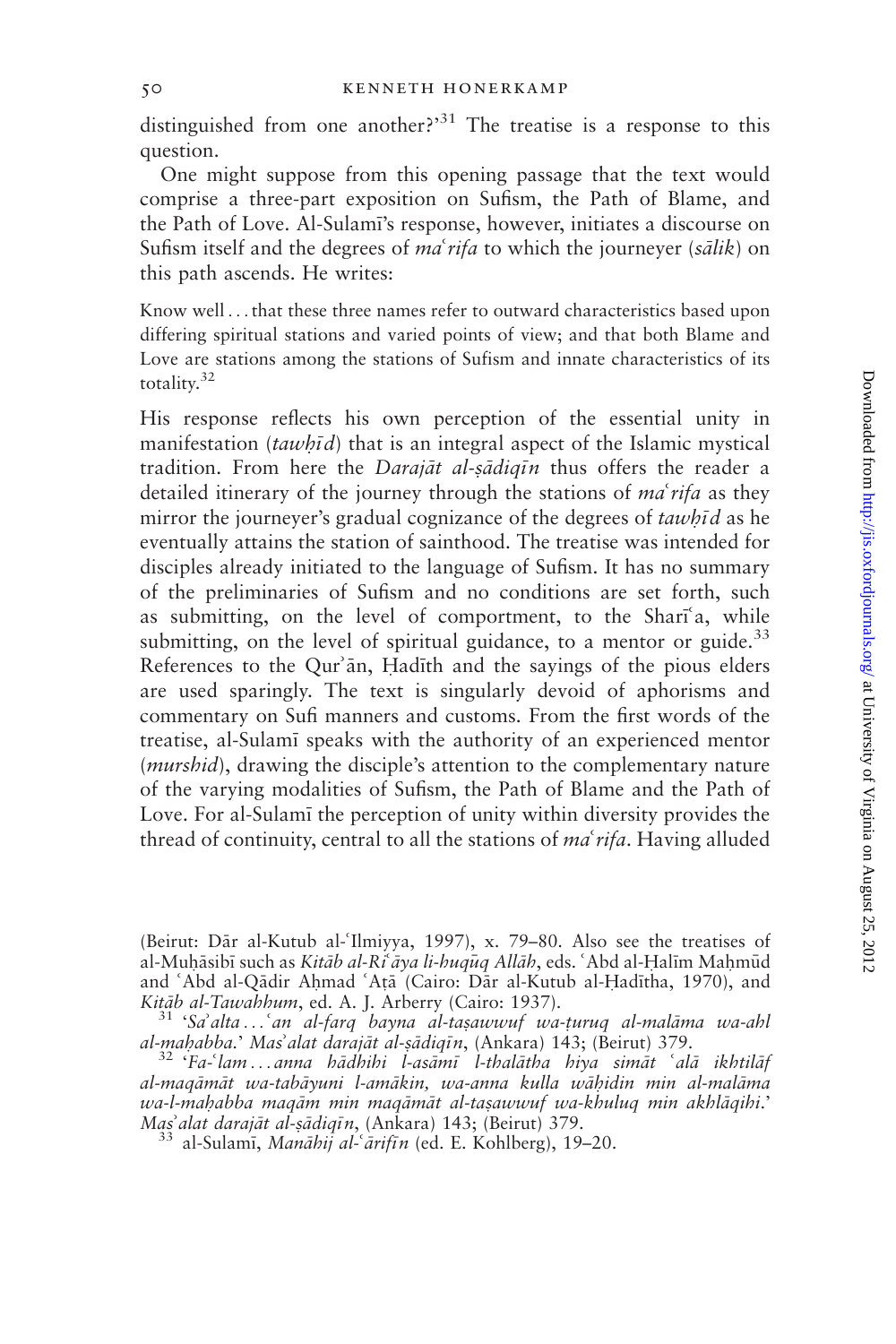to the integral nature of Sufism, he embarks without delay on a detailed description of the states and stations the journeyer must traverse and the degrees of *ma<sup>s</sup>rifa* that await him as he approaches the divine presence. He encourages the questioner, as if to say, 'Do not allow yourself to become distracted here in diversity, the goal is still before you in the Stations of the Righteous.'

To facilitate the analysis of the text I have divided Mas'alat darajāt al-sādiqīn into eighteen sections.<sup>34</sup> Section one deals with the question posed by the disciple. Section two comprises the preamble prayer, and al-Sulami's concise response.<sup>35</sup> From his response al-Sulami embarks upon a detailed discussion of the inner attitude most important to a successful completion of the journey, namely spiritual poverty (faqr).<sup>36</sup> For al-Sulami faqr is the attitude that best corresponds to the innate human state: total dependency upon God. Self-sufficiency  $(ghan\bar{a})$  is the opposite of  $faqr$  and corresponds to the state of Lordship. The Qur'an  $(2, 273)$  identifies the *fuqara*<sup>3</sup> (pl. of  $faq\bar{i}r$ ) as 'those sorely pressed in the way of God' and assures that, 'you will know them by their distinguishing signs'. Among the signs of *faqr* al-Sulami mentions are total submission to destiny, obedience in the prescriptions of the religion, and placing one's reliance on God. The true *faqir* has been totally divested of discrete will, acts of obedience, and qualities. Al-Sulam; writes of the wayfarers at the end of the path, '[they are] empty of their attributes  $(sif\bar{a}t)$  and innate temperaments  $(tab\vec{a}'t')$ <sup>37</sup>

Correct comportment in  $faqr$  is discussed in section three.<sup>38</sup> This reference to a normative concept of conduct concords with al-Sulami's three-fold schema of the path of  $ma^r$ rifa: correct comportment ( $\bar{a}d\bar{a}b$ ),

<sup>34</sup> I have followed the example of E. Kohlberg in his edition of Manāhij  $al$ - $\tilde{arif}$  *in*. These divisions do not appear in the manuscripts I have consulted. Al-Sulam;'s well ordered discourse, however, lends itself to this kind of treatment, which I hope affords structure to the subject matter and makes the text as a whole more manageable for the reader.<br><sup>35</sup> Mas'alat darajāt al-sādiqīn, (Ankara) 143; (Beirut) 379–80.<br><sup>36</sup> Faqr is best translated 'emptiness for God' (vacare Deo). Al-Sulamī devoted

a treatise to  $f a q r$  and the faults of those who deviate from the  $\bar{a} d\bar{a} b$  of  $f a q r$ , see Bayān zalal al-fuqarā' (ed. S. Ateș) Tis'at al-kutub, (Ankara) 185–207; (Beirut) 431–56. I have re-edited this text using a newly discovered manuscript from the Ben Yūsuf Library of Marrakesh, compilation 91: fos. 174<sup>a</sup>-187<sup>b</sup>. For a translation of this treatise see K. Honerkamp, al-Sulami: Stations of the Righteous, 129–71.<br><sup>37</sup> Mas'alat darajāt al-ṣādiqīn, (Ankara) 150; (Beirut) 389.<br><sup>38</sup> Ibid, (Ankara) 143–4; (Beirut) 379–80.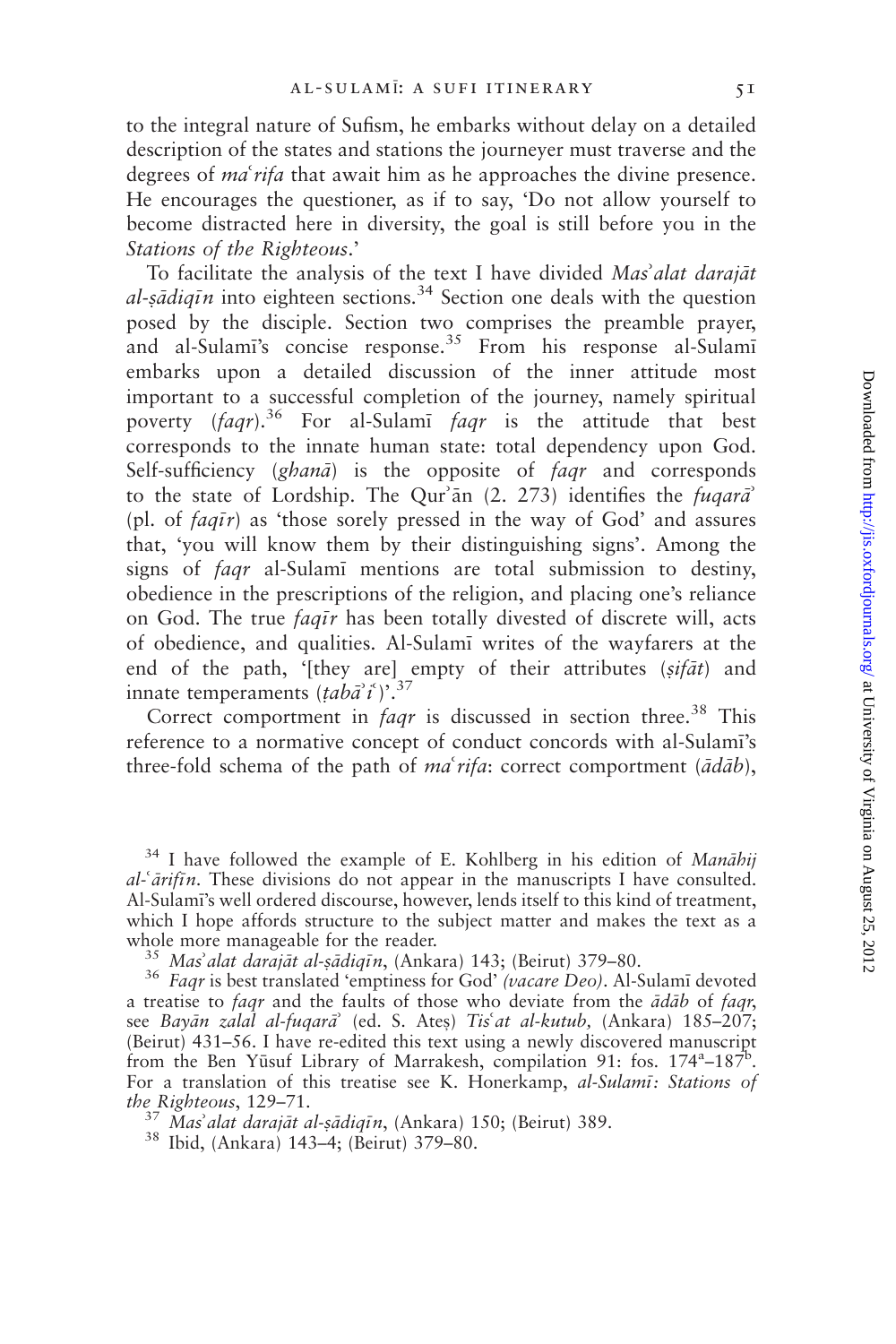inner attitudes (akhlāq)<sup>39</sup> and mystical states (ahwāl).<sup>40</sup> The themes developed in *Darajāt al-sādiqīn* remain true to this pattern. The first step on the path is sincere repentance, and the renunciation of all personal aspirations through service to others. The second step is constant vigilance over one's interior states, which is the sole means to the third step, the realization that all one's acts and states are defective and worthy of contempt.<sup>41</sup> Al-Sulami's portrayal of the journeyer here is reminiscent of the *malami* ideal of a life spent in worship and service to others while never seeing oneself worthy of esteem, nor finding repose in the accomplishment of virtue. He writes:

Among the comportment that brought them to this station and this degree is the spiritual discipline (riyadiyat) they impose upon themselves, preceded by sound repentance, then perfect detachment, turning from all other than God—from the world and its inhabitants—the abandonment of all they own, distancing themselves from all familiar things  $(ma<sup>2</sup>luf\bar{a}t)$ , departure upon long journeys, denial of outward passionate desires, constant watchfulness over their innermost secrets (al-asrār al-bāṭina), deference towards the mentors, service to brethren and friends, preference to others over themselves in worldly goods, person, and spirit, perseverance in [their] efforts at all times, and regarding all that may arise from them inwardly or outwardly—of their actions or their states—with contempt and disdain.<sup>42</sup>

Section four<sup>43</sup> treats the inner attitudes that must accompany the outer disciplines of *faqr*. The journey thus far, al-Sulami relates, is still self-motivated and has not gone beyond self-directed striving (*irāda*). Now is the time for the journeyer to direct his efforts inwardly calling upon his lower self to turn from dependence upon itself and the world and place its trust in God in all its concerns. Al-Sulamī remarks here how 'returning to God (al-ruju<sup>c</sup> ilā Allāh) in all things<sup>144</sup> leads directly to the degree of certainty ( $\gamma a q \bar{i} n$ ). Certainty is then followed by the most praiseworthy of degrees among the wayfarers—the degree

the term *akhlāq* not as 'conduct', but rather as 'interior attitudes'.<br>
<sup>40</sup> al-Sulamī, *Manāhij al*-*<sup>{arift}</sup>n* (ed. Kohlberg), 38.<br>
<sup>41</sup> See al-Sulamī, *Risālat al-Malāmatiyya*, tenets 1, 2, 3, 7, 8, 10, 12, 15, 19,<br>
2

<sup>242</sup> Mas<sup>2</sup> dat darajāt al-sādiqīn, (Ankara) 144; (Beirut) 380.<br><sup>43</sup> Ibid, (Ankara) 144–5; (Beirut) 380–1.<br><sup>44</sup> This implies seeing God as the sole agent, from whom all acts within creation originate.

 $39$  The term akhlāq in current usage generally refers to conduct or character. In the traditional Islamic sources akhlāq is used to refer to traits of character founded upon interior attitudes. It is therefore essential to read Sulami's use of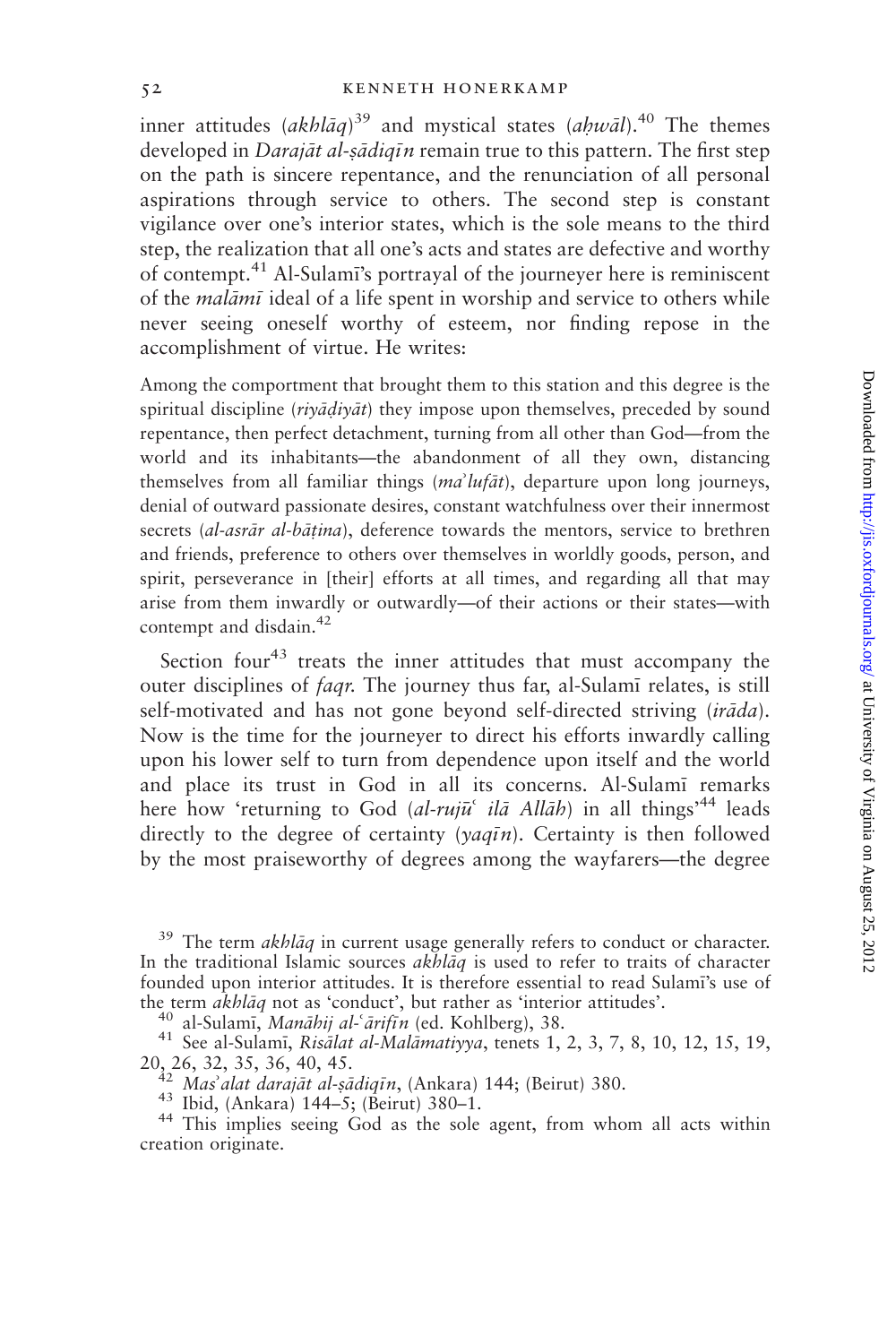of total renunciation of self-direction (tafwid) and submission (taslim) to divine will. These interior attitudes, in al-Sulami's estimation, define one's behaviour in times of trial. The aspirant first realizes patience, then equal acceptance of both affliction and comfort until he perceives that the higher good lies in affliction and he prefers it to ease, with neither pretension nor feelings of self-denial detracting from his inward state. When he has attained this stage of inner and outer submission to divine will  $\langle r \rangle$  he regards others with deference and views all beings with the eye with which God views creation  $(bi-\alpha yn)$ al-Hagg). $45$ 

The journeyer in this lofty station does not lose sight of the flawed nature of his soul, and he fears that the states of  $tafw\bar{t}d$ , taslim, and  $rid\bar{a}$ that have come before may be tainted with self-deception and that he is being led on by subtle degrees *(istidraj)*. His fear, however, is offset with hope and confidence in God's attribute of compassion. He knows that only by divine aid will he be purified of the imperfections of these stations and preserved from erring. Here al-Sulam; provides the epistemological foundation, which necessitates constant vigilance over the lower soul  $(nafs)$  in all its states, that marked the Malamativya. For al-Sulam; constant vigilance over the lower soul was a precursor to the stations of  $ma^r$ *ifa*.

In sections five through seven<sup>46</sup> al-Sulami treats the stages that mark the transition from *ironda* to *ma'rifa*. He forewarns the journeyer, however, that no one accesses the stations of  $ma^r$  if a through the perfection of their spiritual discipline or intention.<sup>47</sup> This station is marked by a return to the initial stages of the journey after the journeyer has traversed all the stations a first time. Al-Sulami addresses this question in section five, citing two well known figures of formative Sufism, Abū Yazīd al-Bistāmī (d. 261/874)<sup>48</sup> and Abū 'Uthmān

<sup>46</sup> Mas'alat darajāt al-sādiqīn, (Ankara) 145–6; (Beirut) 381–2.<br><sup>47</sup> Al-Sulamī, writing of the Malāmatiyya, notes that 'for them it is through the perfection of striving that one achieves all the stations except the station of  $ma' \, rita$ .' Risalat al-malamativya, 88. *maʿrifa.' Risalāt al-malāmatiyya*, 88.<br>- <sup>48</sup> Abū Yazīd al-Bisṭāmī, Tayfūr b. ʿĪsā b. Sarūshān (d. 261/874),

a Sunni Sufi from Iran, well known for his ecstatic states and sayings. See al-Sulamī, Tabaqāt, 67-74, Abū Nu'aym, Hilya, x. 325-31. In early works on Sufism Abū Yazīd is often represented as an early exemplar of the Malamatiyya in Khurasan.

<sup>&</sup>lt;sup>45</sup> Al-Sulami relates in *Manāhij al-șādiqin*, 'When the station of true *faqr* becomes manifest to them they enter the station of compassion towards all created beings *(al-shafaqa 'alā l-khalq)*. *Manāhij al-'ārifīn (ed. Kohlberg)*, 34.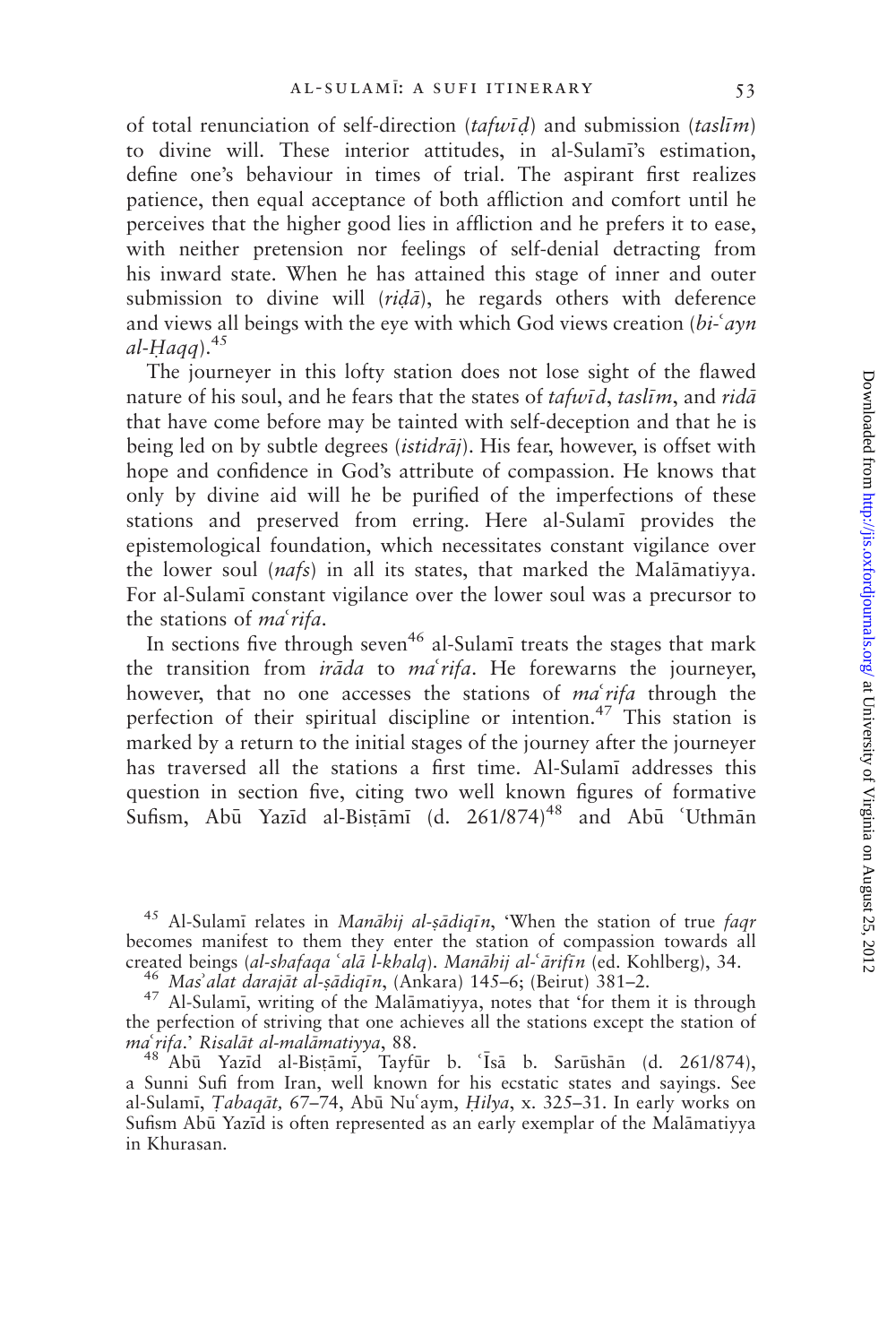al-Maghribī (d. 370/984). $49$  These narrations confirm al-Sulamī's view that unless the journeyer has revisited his earlier states, after having attained the station of  $ma^r$ rifa, he will never realize the inherent deficiencies of his lower soul. When discernment of the subtle degrees of *ma'rifa* begins, al-Sulami relates, the journeyer becomes able to differentiate the inner motivating agents of the self: inspiration, temptation, rational thought, inclination, miracles, self-deception, certainty, and being led on by subtle degree from one to another. It is not until this final stage before the station of  $ma<sup>2</sup> rifa$  that the aspirant attains to the state of inner equilibrium  $(al-istiaāma)$  and reposes in God's presence. This is the state of stability. All the domains of the soul: the lower soul itself, the innermost soul (sirr), volition (ir $\bar{a}da$ ), natural inclinations (tab'), thought (fikr), and the reflective faculty (khāṭir) are at last in equilibrium.

In section seven al-Sulam; reminds the disciple that the only person to have perfectly attained this elevated station was the Prophet and that anyone else's attainment to it will never be free of deficiency.<sup>50</sup> This is the state of perfected servanthood ( $\omega$ *ibudiyya*) in which one submits totally to one's Lord with neither predilection nor goal. All one's striving is left to the will of God. In no state does the journeyer attain perfection, for he changes as willed by his Lord. Here al-Sulam; discusses the necessity of the relinquishment of self-direction (tark al-ir $\bar{a}$ da).<sup>51</sup> For al-Sulami, total renunciation of one's aspiration and striving is a prerequisite to attaining 'the stations of the righteous', not the result.

The remaining sections, eight to eighteen,<sup>52</sup> of the Darajāt al-șādiqīn comprise one of the most detailed discourses on  $ma^{\prime}$  rifa found in the

<sup>49</sup> al-Sulamī, *Țabaqāt*, 479: 'Sa'īd b. Sallam from Qayrawān spent much of his life in Makka and became the chief shaykh thereof. He was unique in his assiduous worship and asceticism. He was as a vestige of the early masters and their epoch. No one has seen one as noble or constant in each moment or as authoritative in true intuition (*fir* $\bar{s}$ *sa*) and reverential awe (*hayba*). He (later) migrated to Nishapur, where he died in 373/984.'

<sup>50</sup> Mas<sup>2</sup> alat darajāt al-sādiqīn, (Ankara) 145; (Beirut) 382.<br><sup>51</sup> Tark al-irāda has been a modality of Islamic mysticism from the formative period to later times. It served as the pivotal point around which the rejuvenation of Sufism turned in the seventh/thirteenth century with the founding of the Shādhiliyya order, its flowering in Egypt, and its subsequent spread to much of the Muslim world. See Victor Danner, 'The Shadhiliyyah and North African Sufism' in Seyyed Hossein Nasr (ed.) Islamic Spirituality: Manifestations (New York: Crossroads, 1991) 26-48; also see Ibn 'Ata' Allah, al-Tanwir fi isq $\bar{a}t$  al-tadbīr, published numerous times in Cairo, and Paul Nwyia, Ibn  $A\bar{a}$ ?<br>Allāb et la naissance de la confrérie shādilite (Beirut: Dār al-Mashriq, 1986).

 $^{52}$  Mas'alat darajāt al-sādigīn, (Ankara) 146–51; (Beirut) 382–90.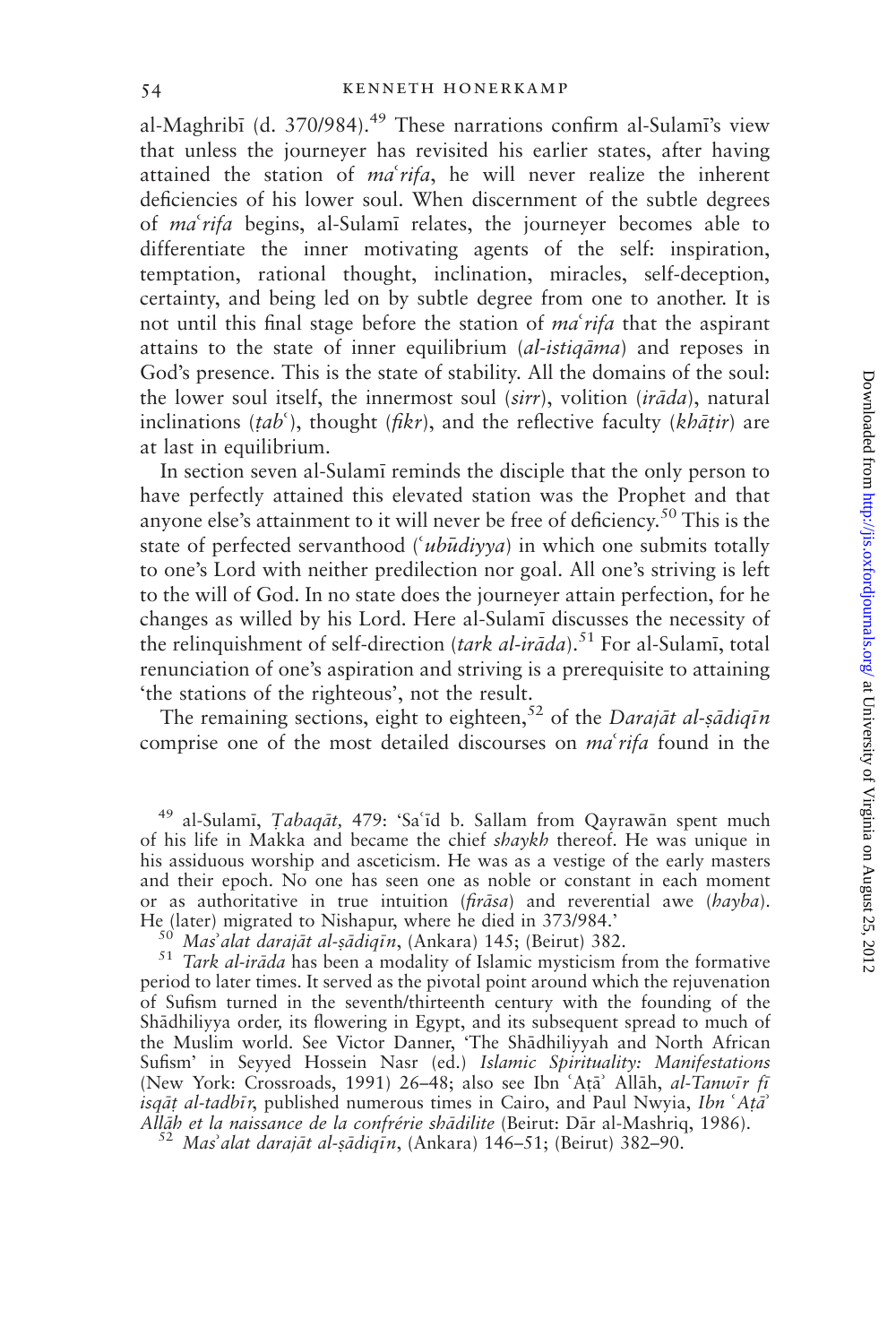writings of formative Sufism. In his treatment, al-Sulami avoids the doctrinal orientation of the compendia of early Sufism<sup>53</sup> in favour of a more epistemologically oriented discourse in which  $ma^{\prime}$ rifa is contextualized within a process of spiritual development functioning upon multiple centres of experience—the reason, the heart, and the spirit. This approach sets the *Stations of the Righteous* apart from those compendia. In this respect this treatise has a singular place even among the other works of al-Sulami.<sup>54</sup>

In the initial stations of  $ma^r$  *rifa*, as al-Sulami recounts to the journeyer, the dawning of knowledge of the divine effaces all that went before; yet the journeyer's self, deeds, and states have not become totally effaced. He is not yet devoid of all that is latent in him; he manifests qualities, yet he is not confirmed in them. As the journeyer perceives the initial lights of this station, he is purified, permitted access to the unseen, and may apprise others of that which accords with destiny. This is the intuition  $(firāsa)$  mentioned in the *hadith*. 'Beware the intuition of the believer,

 $53$  In the compendia of formative Sufism,  $ma^{\prime}$ rifa tended to be treated as a technical term (*mustalah*). The concept of  $ma'$ *rifa* within the context of early Sufi epistemology differentiated Sufism from other areas of Islamic intellectual endeavour and, as the Sufis saw it, made Sufism superior to all other pursuits; see Abū Tālib al-Makkī (d. 386/996), the chapter, 'Discourse on the superiority of ma'rifa and yaqin over all other sciences' in Qūt al-Qulūb (Beirut: Dār Şādir, 1995), 237–8. This perception of  $ma^{\prime}$ rifa as that which set Sufism apart from the other Islamic sciences led the authors of the early compendia to feel a need to provide a concise definition for it—as they had for other Sufi terms, such as al-fan $\vec{a}$  (extinction) and al-baq $\vec{a}$  (permanence). The definitions in these works vary and are often presented in a question/answer format, in which one of the early Sufis would be asked, 'What is  $ma'rifa$ ' These definitions often tended to be doctrinal pronouncements that reflected the particular point of view of the person asked. See Abū Bakr al-Kalābādhī (d. 384/994–5), al-Ta'arruf li madhhab ahl al-tașawwuf, ed. Ahmad Shams al-Din (Beirut: Dār al-Kutub al-'Ilmiyya, 1993), 151–3; al-Qushayrī, al-Risāla al-Qushayriyya, 311–17; Abū Nașr al-Sarrāj (d. 378/988), al-Luma<sup>c</sup>, ed. 'Abd al-Halīm Mahmūd and Tāhā 'Abd al-Bāqī Surūr (Cairo: Dār al-Kutub al-Hadītha, 1960), 65-104; 'Alī b. 'Uthmān al-Jullābī al-Hujwīrī (d. *circa 465/1071*), Kashf al-mahjúb, trans. R. Nicholson (Gibb Memorial, revised edn., 2000), 267–77. For an excellent study of the early development of Islamic mystical theology and translations of the above texts, see Knowledge of God in Classical Sufism, Foundations of Islamic Mystical Theology, introd. and trans. J. Renard (New York: Paulist Press, 2004).

<sup>54</sup> In other works al-Sulami has treated  $ma'rifa$  as a technical term and provided the more concise definitions we would expect of a work of this period. See al-Sulami, Darajāt al-mu'āmalāt, ed. Ateş, (Ankara) 30; (Beirut) 176; Kitāb al-Muqaddima fī l-tasawwuf, ed. S. Ates, (Ankara) 101; (Beirut) 306.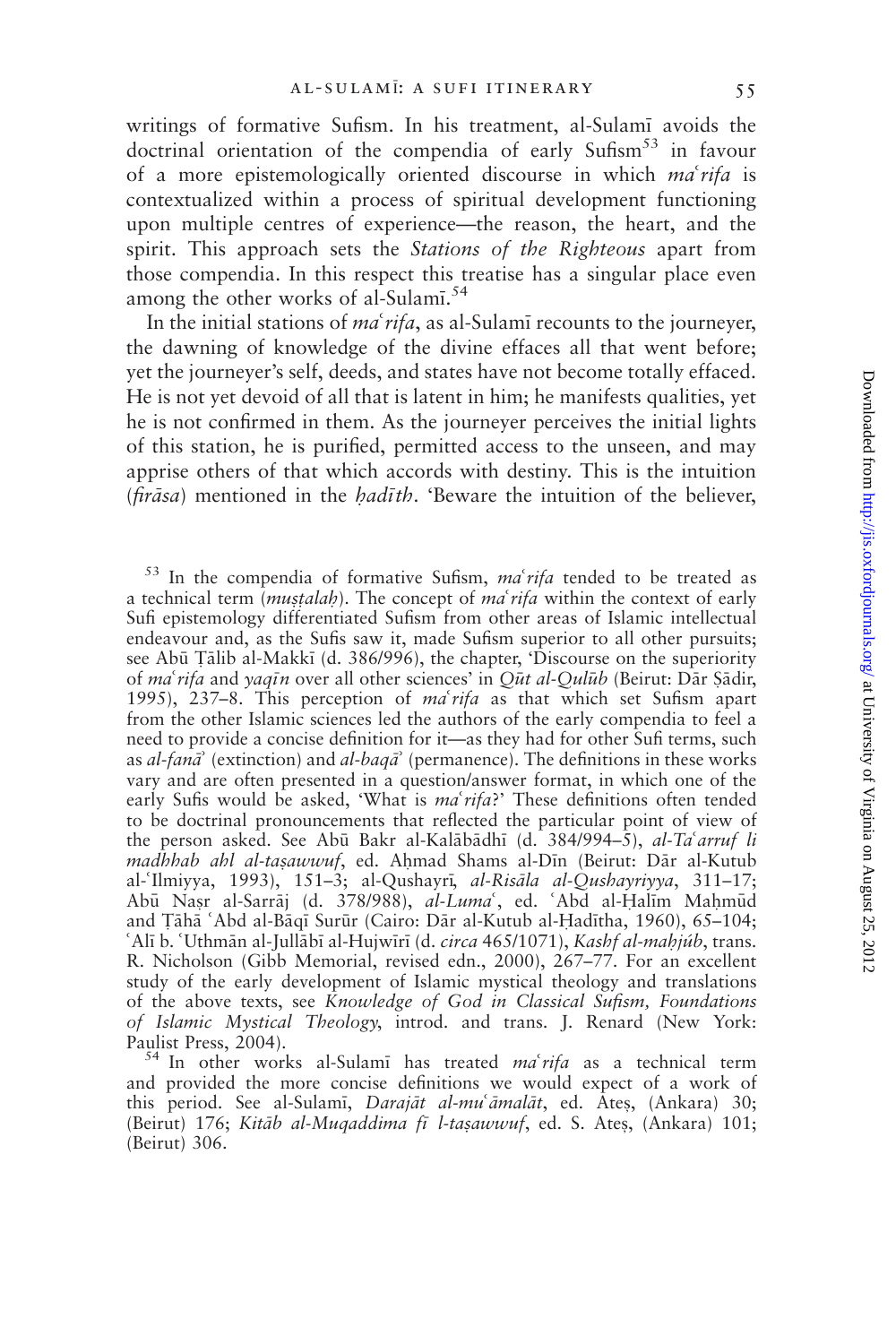for he sees by the light of  $God.^{55}$  More profound yet is the faculty, also attained by those in this station, which enables one to ascertain with certainty the outcomes of as yet undisclosed events. Al-Sulam; writes at the beginning of this section, 'these stations are all the first stations of ma'rifa' (awa'il maqamat al-ma'rifa).

Here al-Sulami discusses the nature of the  $ma^r$ rifa stating, as did al-Junayd before him that, 'Ma' rifa is denial (al-ma' rifa inkār), and may only truly be realized through denial of all but the Known  $(al-ma'r\bar{u}f)'$ . He interprets al-Junayd as meaning that no one may claim a degree of  $ma'$ rifa while affirming any secondary cause of joy or dread, or while seeking refuge from other than God. For al-Sulami, 'denial of all but the known' is the key to sincerity (*ikhlās*) a prerequisite to the stations of ma<sup>c</sup>rifa.

In section nine al-Sulam; comments on the well-known Sufi saying, 'He who knows his self, knows his Lord.'<sup>56</sup> He interprets this to mean that one cannot know God while being cognizant of the nafs and that 'when one forgets the *nafs*, he knows his Lord'. Al-Sulami supports this point of view with citations from two well-known masters of Khurasan: Abū Turāb al-Nakhshabī (d. 245/859–60),  $57$  a disciple of Hātim al-Aṣamm, 58 and Abū ʿUthmān al-Ḥīrī, a disciple of Abū Ḥafṣ. 59 Their narrations emphasize the complementary relationship between the fulfillment of God's decrees and commands on the level of Shari'a and experiential knowledge of God. Sincerity, the result of the journeyer's earnest practices, results in veracity (sidq), the essence of

 $55$  See al-'Ajlūnī, Kashf al-khafā' wa-muzīl al-ilbās 'ammā ishtahara min al-ahādīth 'alā alsinat al-nās, 2 vols. (Beirut: Mu'assasat al-Risālah, 1988), i. 42-3.

<sup>56</sup> This is usually reported as a *hadith*, but al-Sulami relates it here as a saying of one of the venerable elders ('an ba'd al-salaf). For a treatise devoted to the mystical interpretation of this saying, see Awhad al-Din Balyāni, Epître sur l'Unicité Absolue, introd. and trans. M. Chodkiewicz (Paris: Les Deux Océans,

1982).<br><sup>57</sup> Al-Sulamī, *Tabaqāt*, 146: his name is 'Askar b. Husayn; he frequented Abū Hātim al- $\Delta t$ al-Basrī and Hātim al-Asamm al-Balkhī; he was among the most illustrious of the masters of Khurasan, renowned for knowledge and nobility of character (*futuwwa*), reliance upon God, asceticism, and piety.<br><sup>58</sup> Ibid, 91–7: Hātim al-Aṣamm from Balkh (d. 230/844) was among the

earliest masha'ikh of Khurasan; he associated with Shaqīq b. Ibrāhīm [al-Balkhī] and was the teacher of Ahmad b. al-Hadrawayah. He is often seen as a precursor

to the Malāmatiyya tradition of Nishapur.<br><sup>59</sup> Ibid, 115–22: Abū Hafṣ (d. 270/883) was known as one of the earliest mentors of the Malamatiyya of Nishapur. He is often reputed to be among the originators of the Malāmatiyya.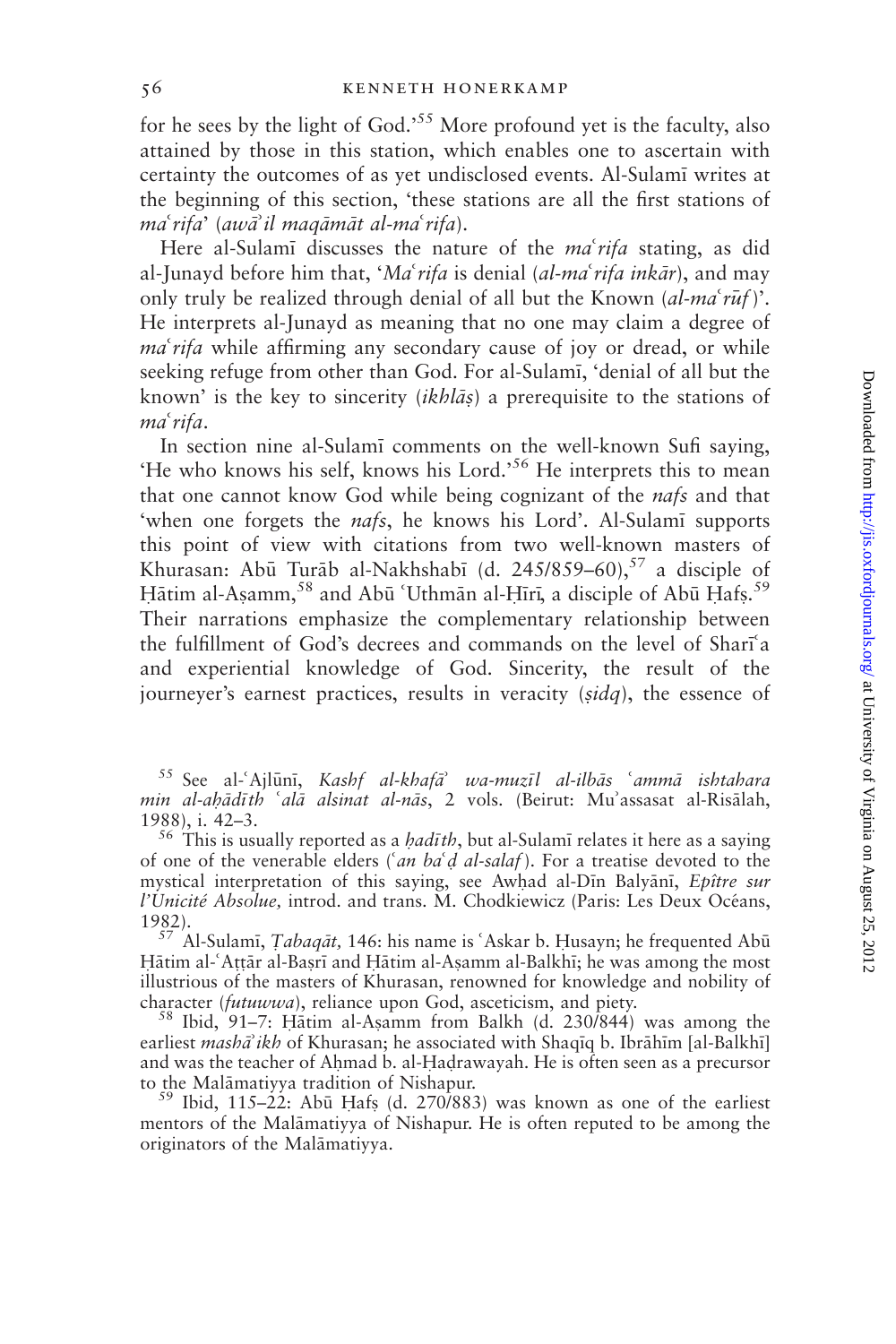sincerity, through which the journeyer attains to the stations of the Siddīqīn.<sup>60</sup> Those who attain these stations, in accordance with a wellknown *hadith*, are envied by the Prophets and martyrs alike.<sup>61</sup> Al-Sulami commenting upon this *hadith* as it relates to the elevated states of the siddigin, emphasizes that the state of prophecy is higher and more perfect than the state of the  $\xi \frac{d}{d\eta}$ .

One of the people of *ma'rifa* was asked about this *hadith* of the Prophet's, 'they are envied by the prophets and martyrs.' 'How might the prophets envy them when they [the prophets] are above them in rank?' To which he answered, 'Because the prophets were occupied with the obligation of the proclamation [of their message] and being witnesses to all created beings, while those [who are envied] bore not that burden, hence nothing distracted them from God. For this reason the prophets envy them, even though the state of prophecy is higher and more perfect.'<sup>62</sup>

In section ten, the traveller, now firmly established and confirmed in the station of sincerity, is admitted to the station of  $ma<sup>2</sup> rifa$ . Commenting on the nature of this station al-Sulam; writes:

Then upon being established in the Station of Sincerity, in *ma'rifa* of God, and knowledge  $(\hat{t} \textit{lm})$  of Him, sustained through Him by extinction from all other than He, collected in Him, dispersed from all that is not He, he enters the fields of proximity and communion, whereupon he is known as one who has arrived at the Truth (al-Haqq) through his separation from all that is other than He.<sup>63</sup>

This station is the point of embarkation upon the path of the ninety-nine Divine Names. This is the station of no station; the journeyer, effaced to

Saints (Paris: Editions Gallimard, 1986), 77, 142.<br><sup>61</sup> 'God has servants that are neither apostles nor martyrs, [yet] the apostles and martyrs envy them  $\ldots$ ,' is part of a lengthy *hadith* reported in many *hadith* collections. See al-Tabārānī, al-Mu'jam al-kabīr, ed. Hamdī 'Abd al-Majīd al-Salafi, 25 vols. (n.p.: Dār Ihyā' al-Turāth al-'Arabī, 2nd edn., 1983) narrated by Muhammad b. al-'Abbās al-Mu'addib, iii. 291, hadīth 3435; al-Tirmidhī, Sahīh al-Tirmidhī, 13 vols. (Beirut: Dār al-Kitāb al-Árabī, n.d. Bāb al-zuhd, ix. 235; also cited in Ihyā' 'ulūm al-dīn, iv. 216.

 $60$  Al-Ghazālī (Ihyā' 'ulūm al-dīn, ed. Muhammad al-Dālī Balța [Beirut: al-Maktabat al-'Asriyya, 1996], iv. 517) situates the Station of the Siddiqiyya (the veracious) as the highest degree attainable before that of Prophethood, which for him is definitively closed. Ibn al-'Arabī, influenced by al-Sulamī, suggests (al-Futūbāt al-makkiyya, ii. 249.30) that there is an intermediary station, namely the Station of Proximity ( $mag\bar{a}m$  al-qurb $\bar{a}$ ), between this station and the ultimate Station of Prophethood. Cf. M. Chodkiewicz, Le Sceau des

 $\frac{1}{62}$  Mas<sup>3</sup>alat darajāt al-sādiqīn, (Ankara) 147; (Beirut) 384. <sup>63</sup> Ibid. (Ankara) 147; (Beirut) 384–5.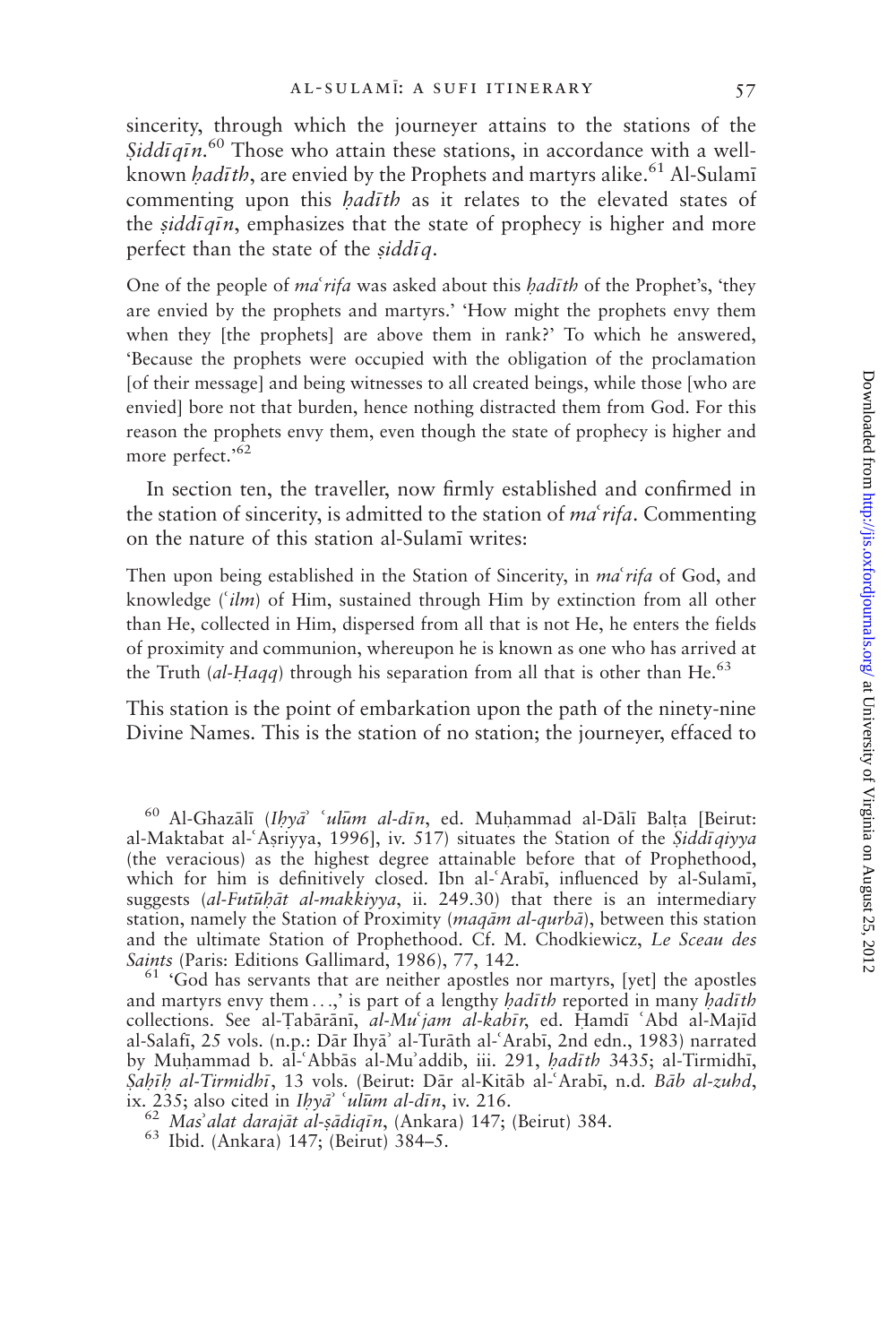himself, is sustained in God (yabqā ma'a l-Haqq bi-lā maqām). Of these stations of the ninety-nine names and of the journeyer as he progresses through them, Al-Sulami writes:

To each of these stations corresponds a state in which the traveller is in direct relationship with one of these names, the grace (baraka) of which becomes manifest through his person. That name is the place from which he drinks (mashrab), his spring (mawrid), and his place of origin (masdar). Each of these stations bathes him in its own light and luminosity, no one resembling the preceding one, until the traveller reaches the outermost limits [of his path] ( $aqs\bar{a}$ ) al-nihāyāt). Here he has traversed all the stations and subsists with God (al-Haqq), having neither station, locale, name, form, quality, pretence, desire, sight, vision (*mushahada*), striving (sa'y) nor goal (talab). The servant is as though he were not, and God (al-Haqq) is as He has always been.<sup>64</sup>

In the following station, discussed in section eleven, the journeyer beholds the knowledge of the hidden nature of things ( $\lim_{n \to \infty} a l-b \bar{a} t$ . 'God's secrets, which are revealed only to the *umana*' (trustworthy) among the saints.' This is the knowledge from the divine presence  $(al$ - $ilm$  al-laduni) referred to in the Qur'anic story of Moses and Khadir.<sup>65</sup> This knowledge, al-Sulami relates, in and of itself suffices to convince any listener of its veracity, with need of neither proof nor reasoned argument. This mystical knowledge overwhelmed Moses even though he was, as a prophet—al-Sulam; stresses—still superior to Khidr in state and station.

The journeyer in section twelve,<sup>66</sup> as al-Sulami continues his narrative, is admitted to the knowledge of the secrets of the inner nature of things ( $\int$ *ilm bāṭin al-bāṭin*). He beholds these secrets by the purity of his own inner secret (sirr), the strength of his states, and his extinction from his own qualities. The early Companions of the Prophet knew this station. Al-Sulamī narrates that 'Abd Allāh b. 'Abbās (d. 68/687) said, 'God bless 6Umar (d. 23/644), it is as though he regards destiny through a thin veil.' The early Sufis also had experienced this station. Al-Sulam; relates that

<sup>&</sup>lt;sup>64</sup> Ibid. (Ankara) 148; (Beirut) 385.<br><sup>65</sup> Qur'ān, 18. 60–82. al-Khaḍir: 'the name of a popular figure in legend and story. Al-Khadir is properly an epithet ("the green man"); this was in time forgotten and this explains the secondary form "Khidr" (approximately, "the green"), which in many places has displaced the primary form.'  $EI^2$  art. 'al-Khadir', A. J. Wensinck. Ibn al-'Arabī (al-Futūhāt al-makkiyya, ii. 5.25) considered al-Khadir to be one among the three prophets (the two others are

Elias and Jesus) who continue to live in the worldly dimension.<br><sup>66</sup> Mas'alat darajāt al-sādiqīn, (Ankara), 148; (Beirut), 385–6.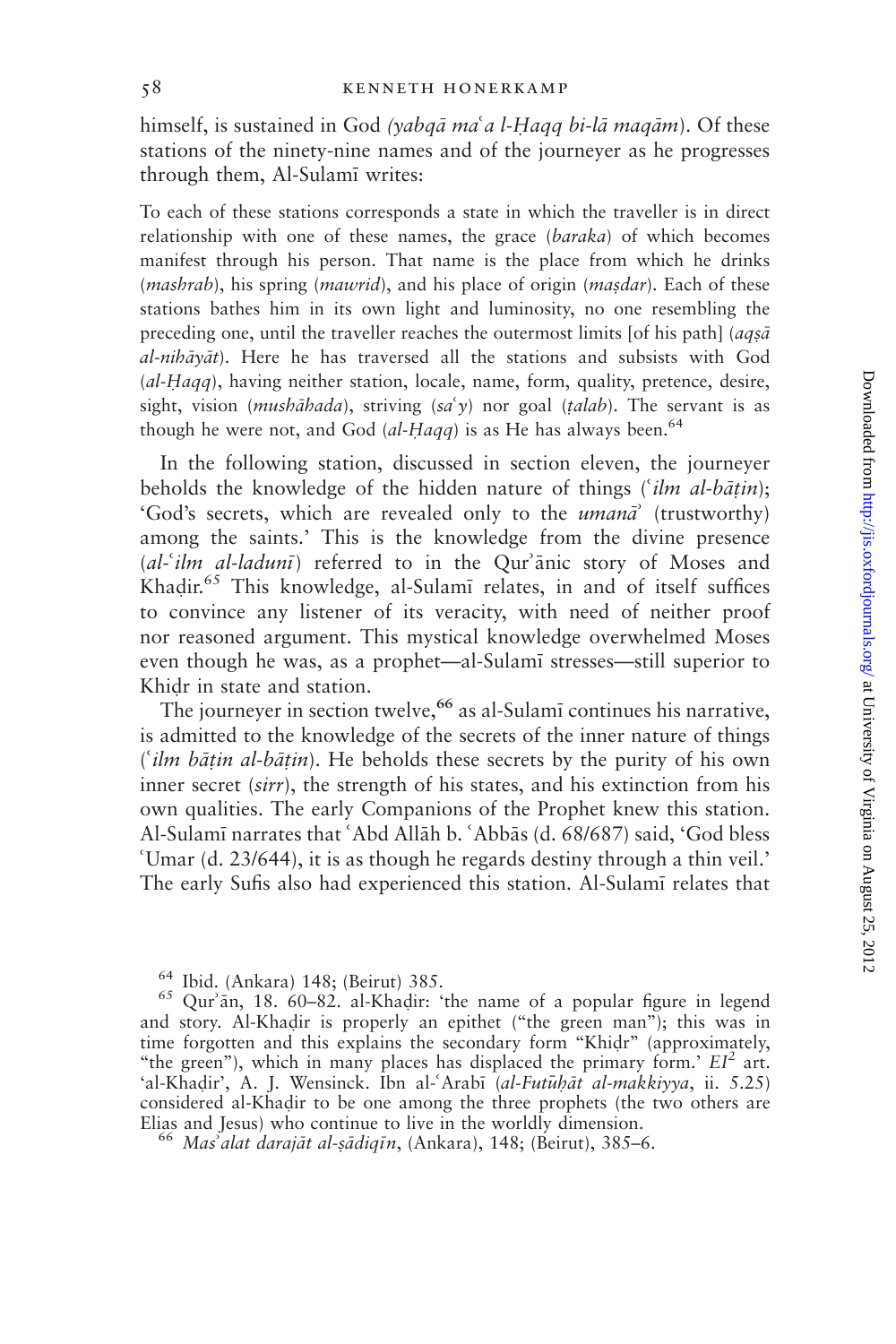one day Abū Muḥammad al-Jarīrī<sup>67</sup> asked his disciples, 'Is there one among you who knows what will arise from the unseen before it appears?' and when they answered 'No', he said, 'Weep over hearts brought far from God.' Depicting the state of the journeyer in this station, al-Sulam; writes: '[They are those whose] hearts are never absent from the divine presence  $(al\text{-}hadra)$ ; they are never unaware of God  $(al-Haqa)$ , nor do they disperse themselves in companionship with others.'

In section thirteen, al-Sulam; provides important perspectives into the ontological theology of early Sufism. He contrasts, through the eyes of the journeyer, the inherent deficiency of the created order of being with God's perfection. Al-Sulam; writes of the journeyer as he attains this station:

From these states the aspirant ascends to a state in which he deems miracles insignificant. This is the moment of witnessing of God's glory, omnipotence, and magnificence. All else appears deprecated in his eyes, and through his perception of the defective nature of all appearances he realizes that the locus of created being (mahall al-hawādith) will never be devoid of defects.<sup>68</sup> Thus, upon witnessing divine design  $(sun^{\prime})$  he is intimately drawn to its freedom from all imperfection. When he witnesses the locus in which the divine design appears, he feels estranged, conscious of the defects [inherent in creation]. This is among the stations of the illustrious and the masters [of the path].<sup>69</sup>

Al-Sulami's perception of an inherently flawed created order implied that, even though the aspirant might approach complete effacement in God, the context of self-awareness would always mediate the mystical knowledge of  $God.^{70}$  He depicts the journeyer's dilemma, as one caught

 $67$  Al-Sulamī, *Tabaqāt*, 259: Abū Muḥammad al-Jarīrī (d. 311/923-4) was one of al-Junayd's greatest disciples. He also frequented Sahl b. 'Abdallah al-Tustarī. He succeeded al-Junayd as the *shaykh ṣūfiyya Baghdād* because of his perfection of state and knowledge.

<sup>68</sup> 'fa idhā shāhada al-ṣunʿ anisa bihi li-khuluwwihi ʿan kulli ʿilla, wa-idhā<br>shāhada mahall ibdāʾ al-sunʿi minhu istawhasha li-ruʾ yat al-ʿilal.'

 $\frac{69}{70}$  Mas'alat darajāt al-sādiqīn, (Ankara) 150; (Beirut) 389. 70 Abū l-A'lā Affifi, author of The Mystical Philosophy of Muhyīd Dīn Ibn al-'Arabī (Cambridge: Cambridge University Press, 1939), who had studied with R. A. Nicholson and was among the early Egyptian scholars to do research on Sufism, believed that the continued awareness of self at the highest levels of  $ma' \rightarrow rifa$ , prevented the Malamatiyya from developing the all-encompassing doctrine of divine unity known among the Sufis of Iraq. See Risalat al-malāmatiyya, 22. Jean-Jaques Thibon ('Hiérarchie Spirituelle', 21) has noted that the essential nature of this 'ontological imperfection of creation' may furnish the basis for the mistrust the Malamatiyya expressed towards miracles (karāmāt).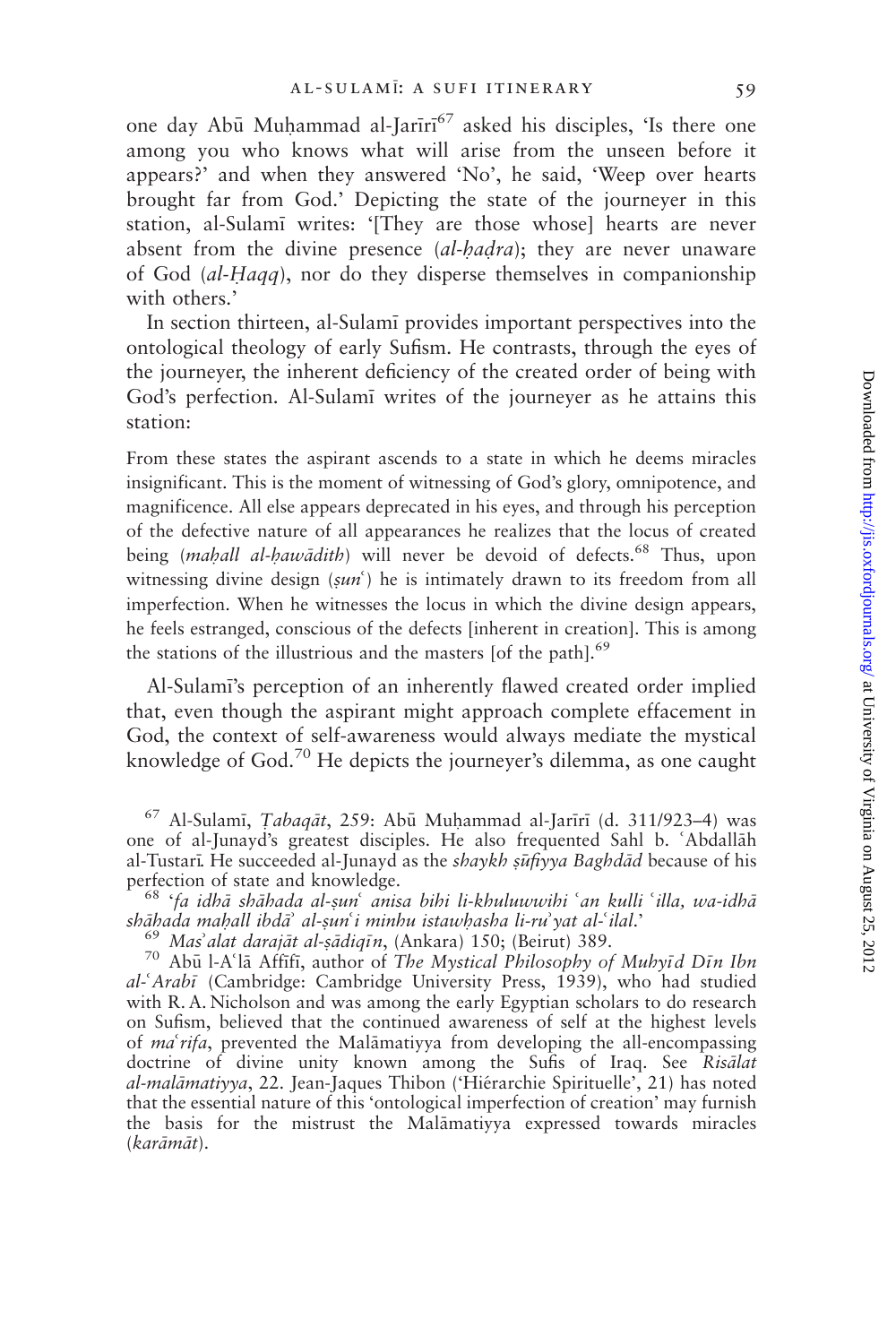between his perceptions of the divine and created orders when he writes: 'This is a time of purity in impurity and impurity in purity.' <sup>71</sup> Illustrating his point he contrasts Moses' quest for fire  $(Qur^2\bar{a}n, 27. 7-10)$  and Adam's quest for eternal life in proximity to God (20. 120–3). While Moses seeks fire for his family, an outwardly mundane task, he finds proximity to God, and knows divine discourse. Adam, on the other hand, seeking the lofty ideal of eternal proximity to God (the reason given in the Qur'an for his partaking of the forbidden fruit) is expulsed and abased.

In this section al-Sulam; eloquently treats the transformative epistemology behind the spiritual evolution of the journeyer as he passes through the stations of  $ma'rifa$ . Particular to his portrayal is the impact the multiple degrees of  $ma'rifa$ , depicted in this section as intimate discourse (sama<sup> $\zeta$ </sup>), unveiling (kashf), and understanding (fahm), have upon a hierarchy of subtle centres of human consciousness.<sup>72</sup> In this station the journeyer hears divine discourse and finds proximity to God wherein he resides in repose from the distractions of creation. Al-Sulam; writes of the aspirant's experience in this station:

This is the moment wherein permission is granted [the journeyer] to intimate discourse [with God] and to have its meanings unveiled to him. He is honoured by the understanding of what he hears, by being addressed, and by witnessing the inner meaning of hearing and cognition thereof, increasing his proximity and intimacy. God said  $[Qur]$ an, 50. 37]: Lo! Therein verily is a reminder for him who has a heart or has listened attentively while witnessing (shuhūd). [This is also] the moment of finding  $(wu\bar{u}d)$ , repose  $(rawh)$  in the innermost secret  $(al-sirr)$ , heavenly fragrance  $(rayh\bar{a}n)$  in the heart, light in the innermost secret, and illumination ( $diya$ ) in the breast (sadr). God said [56. 88–9]: Thus if he is of those brought nigh, then [he shall find] divine bliss, heavenly fragrance, and a garden of bounty. Thus divine bliss brings deliverance to their innermost secrets from [the distractions of] creation through union with its Creator; while the

<sup>71</sup> Mas'alat darajāt al-sādiqīn, (Ankara) 150; (Beirut) 388–9: 'huwa awān wujūd al-kudūra fī l-safā' wa-l-safā' fī l-kudūra.'

 $172$  A central teaching of the Malamatiyya was that individual human states are reflected within a hierarchy of subtle centres of consciousness, referred to as  $r\bar{u}h$ , sirr, qalb, and nafs. At the summit of the hierarchy was the divine rendered manifest to the *ruh* (spirit). The *sirr* (innermost mystery) relates to the spiritual realm. The *qalb* (heart) relates to the intermediate realm between the worldly and spiritual realms, and the *nafs* (ego-self) relates to the worldly or mundane realm. Within this hierarchy the superior centres were cognizant of the inferior realms, not vice versa. The  $\bar{rib}$  was cognizant of the totality of the multi-leveled nature of spiritual reality, while the *nafs* was cognizant of only its own realm. See al-Sulamī, Risālat al-Malāmatiyya, 100-4.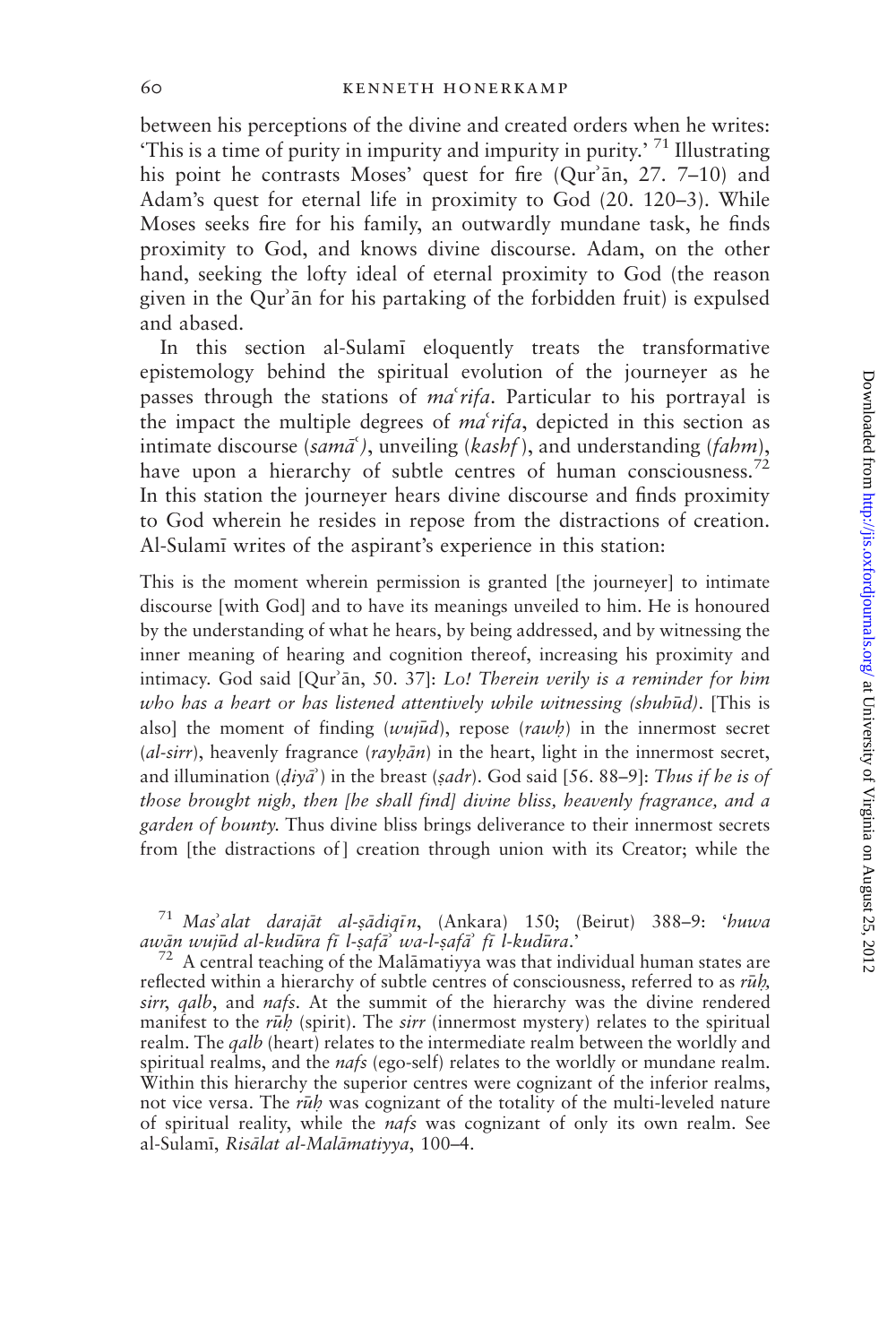heavenly fragrance, here refers to the repose of their hearts in God (al-Haqq) at the commencement and at the end [of their journey]. $73$ 

In section fourteen the journeyer's security (*amn*) is guaranteed him. These tidings reach him by means of inspiration  $(waby)$ , the word of a prophet, the intuition of a saint *(firetiliat wali)*, witnessing of the unseen (mushāhadat al-ghayb), or personal intuition (musāmarat khāṭir). Al-Sulami cites here several *ahādīth* in which the Prophet announced to certain of his Companions their eventual places in Paradise. He cites the example of the story of Uways al-Qarani.<sup>74</sup>

In section fifteen the journeyer ascends to the Station of Realized Sainthood. In this station subtle degrees of awe, reverence, and apprehension take the place of the dismay and fear that perplexed the journeyer in the earlier stations. The principle behind this diversity, al-Sulam; affirms, is the deficiency inherent in all phenomena. He writes of the journeyers who have attained to this station:

When God has brought one of His servants to the Station of Realized Sainthood (tahqiq al-walaya), he is freed of attitudes of fear; whereas solemn awe (hayba) never leaves him. Those who have reached this station vary in degree. Some are brought from a state of fear to a state of apprehension (khashiya), while others, of subtler nature, are brought to the state of fearful awe (rahba). This is because the locus of phenomena cannot possibly be devoid of defects.<sup>75</sup>

<sup>73</sup> Mas'alat darajāt al-șādiqīn, (Ankara) 149; (Beirut) 386-87. Al-Sulamī's depiction of this station is reminiscent of the *magam al-qurba* (the Station of Proximity) where Ibn al-'Arabī describes meeting al-Sulamī some two centuries later. He reports that this is the  $mag\bar{a}m$  al-Sulami had attained when he died. See Ibn al- $'Arab\bar{i}$ , al-Fut $\bar{i}ab\bar{i}$  al-makkiyya, ii. 260.8–262.32. Also see D. Gril's translation of this passage in 'Le terme du voyage,' in Ibn 6Arab;, Les Illuminations de la Mecque, ed. M. Chodkiewicz (Paris: Sindbad, 1988), 339–47.<br> $\frac{74 \text{ A}}{74 \text{ A}}$  legendary or semi-legendary younger contemporary of Muhammad, said

to have been killed at the battle of  $Siffin$  in 37/657, fighting on the side of 'Ali. The *nisba* al-Karanī connects him with the Karan sub-group of the Yemeni tribe of Murād, and legend puts his early life in Yemen. Uways first appears in the works of writers of the 3rd/ 9th century, Ibn Sa'd and Ahmad b. Hanbal, as an impoverished and ragged figure who chose to live a life of solitude. Muhammad had allegedly foretold that Uways would come to see his second successor, 'Umar, and said that Uways was both his bosom friend (khalil) in the Muslim community and the best person in the generation after him.'  $EI^2$  art. 'Uways' al-Karanī,' J. Baldick. For more on the Uwaysiyya see J. Baldick, The Imaginary Muslims: Uwaysi Sufis of Central Asia (New York: University of New York Press, 1998).<br><sup>75</sup> Mas'alat darajāt al-ṣādiqīn, (Ankara) 150; (Beirut) 388–9.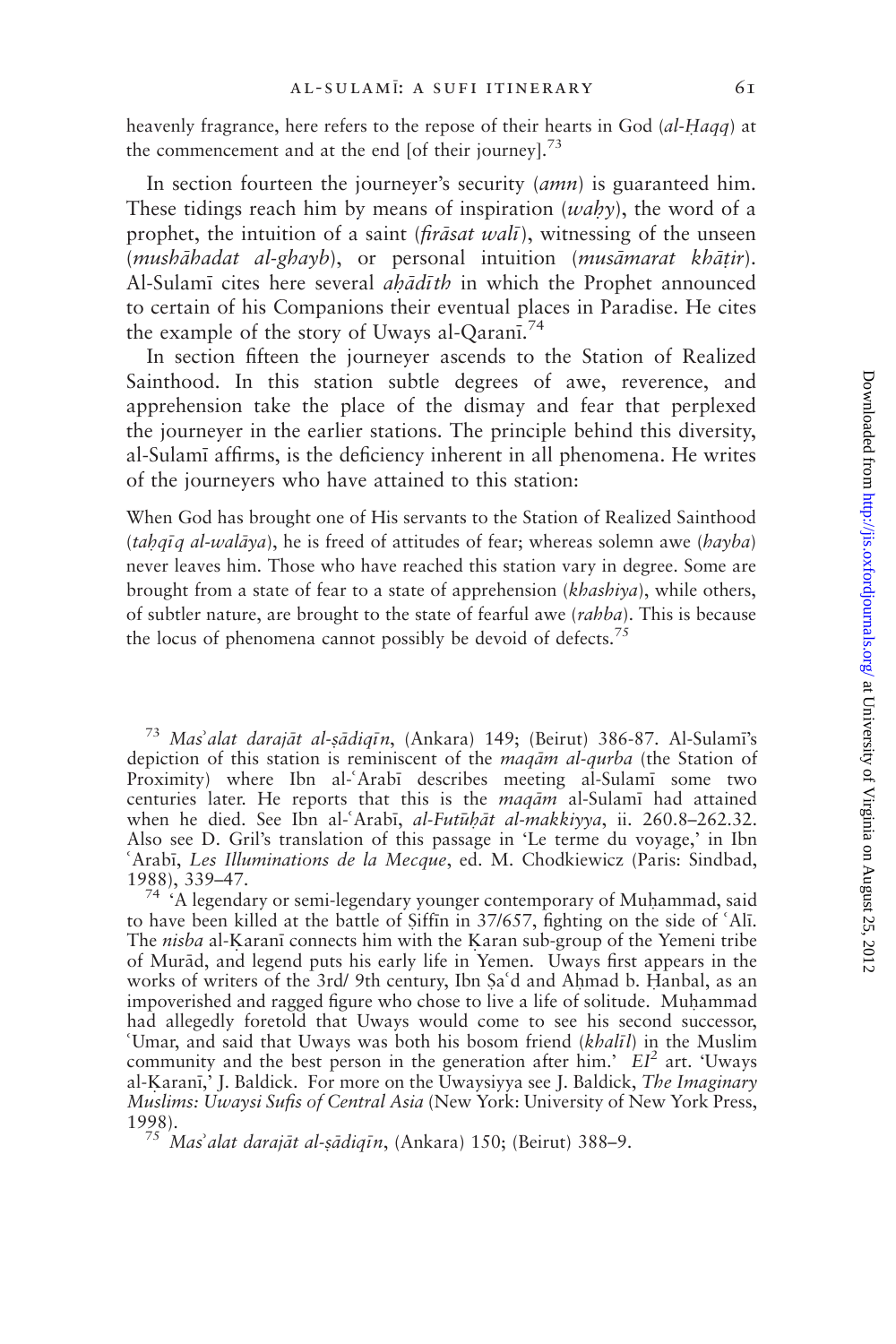In this station the element of fear may dominate the servant and his attributes become embodied in one of the divine attributes. He loses all his individuating qualities and inclinations.<sup>76</sup> Lost to himself in proximity to God he manifests the truth of the divine when he speaks. Of this station al-Sulam; continues:

It may come to pass that divers degrees of fear gain dominion over the servant, and his own qualities will fade away. This is as God mentioned in His venerable book [38. 47–8]: We purified him with a pure thought, remembrance of the hereafter. Verily in our sight they are of the elect, the excellent. His state is such that his attributes become embodied in an attribute of the [divine] attributes, until the servant is empty of all his attributes and inclinations. He speaks from pure truth (sirf haqq), and communicates the purity of a divine reality (safa<sup>2</sup>)  $baq\bar{q}q$ ).<sup>77</sup>

Al-Sulam; likens this station to a flash of lightening. It is without duration. For were it to endure, he writes, it would drive one to distraction in its raptures and bring one to naught. Al-Sulami culminates his discourse on this station with the rhetorical question: 'How many there are [on this path] mad with love and brought to naught in this station?<sup>78</sup>

Section sixteen treats the role of the journeyer who, after having attained to the station of Realized Sainthood and divine proximity, returns to live among humankind. For these journeyers there is one of two possibilities: they may be concealed among the crowd and live unnoticed, or they may be made known to people, to serve as a guiding light and a source of wisdom to other journeyers on the path. If one of them is revealed, it is out of mercy for humankind, for were his knowledge, comportment, and disciplines lost, the seekers of  $ma<sup>2</sup> rifa$ 

the journeyer in this station as a *muhaddath* (one spoken to) and stresses that the muhaddathun and the ashab al-firasa (the people of intuition) are saints who act as heirs to the Prophets and Messengers. He relates elsewhere (*Manabij al-* $\tilde{a}$ *rifin*, 20), that 'The *muhaddath* receives inspiration (*ilhām*) from God, and this sets him apart from the rest of humanity'.<br><sup>78</sup> Mas'alat darajāt al-sādiqīn, (Ankara) 150–1; (Beirut) 389.

<sup>&</sup>lt;sup>76</sup> Al-Sulami's portrayal of this station is reminiscent of the Station of Extinction in Contemplation of the Divine (fana fi al-mushahada) in the works of Ibn al-6Arab;, who devoted a short treatise to this station alone. This work entitled: Kitāb al-Fanā fī l-mushābada has appeared in translation under the title: Le Livre de l'Extinction dans la Contemplation, trans. M. Valsan (Paris: Les Editions de l'Oeuvre, 1984). The text in Arabic is available in the 1948 Osmania Oriental Publications of Hyderabad edition (2 vols. in one) of Rasa'il Ibn al- $Arab\bar{i}$ , vol. i, text 1.<br><sup>77</sup> In his short introduction to the *Tabaqāt al-sūfī ya* (p. 2) al-Sulamī refers to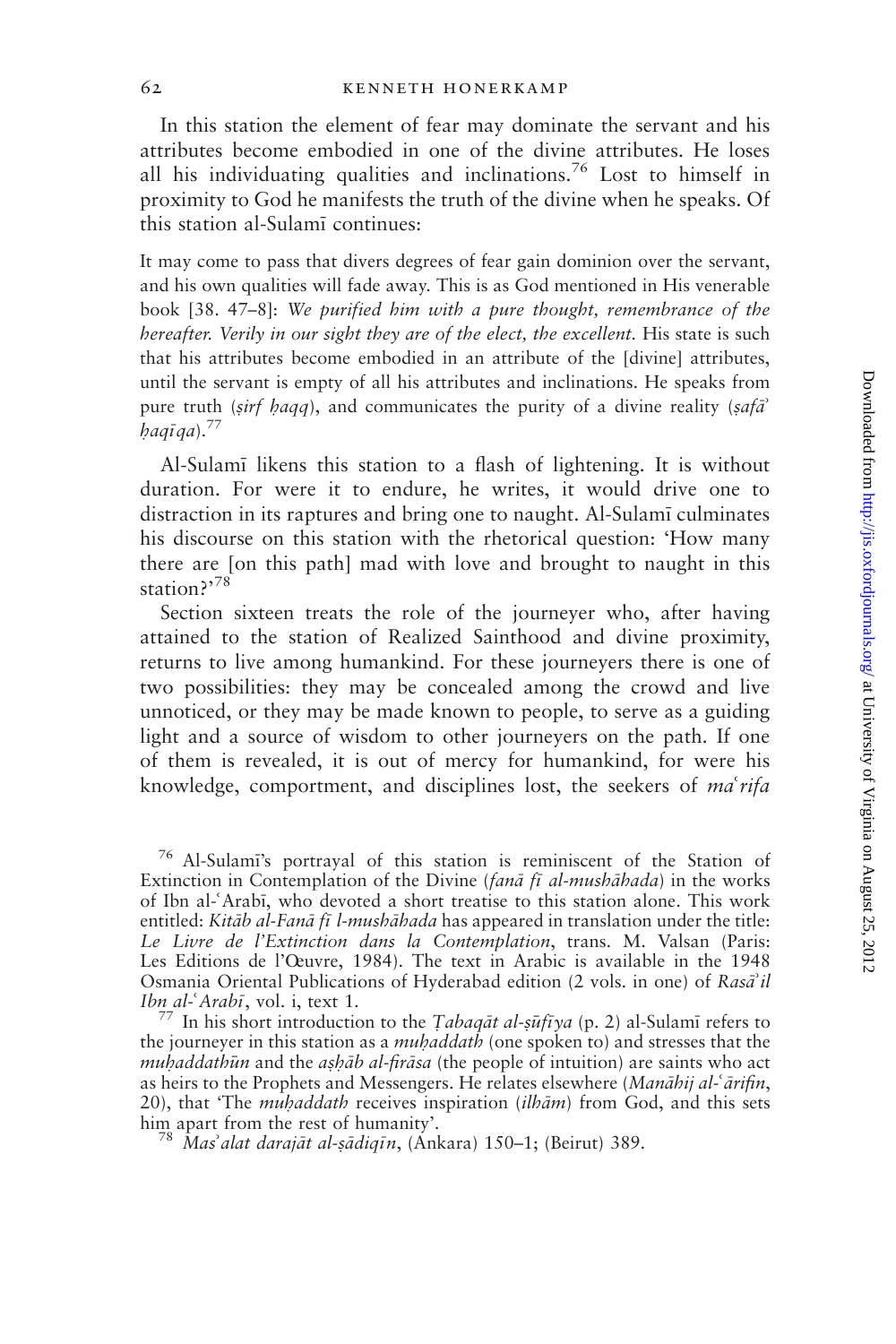would lose their way. They are exemplars and mentors, a reference point and a shelter to the aspirants, just as the jurists are exemplars and a protection for the generality of Muslims. Of these journeyers who return al-Sulam; writes:

Then, once God has brought one of his servants to these degrees, given him refuge in a place of proximity to Him, bestowed upon him the intimacy of His remembrance, and made him a stranger to all other beings, He may reveal him to people as a model and a refuge to which aspirants might turn in their quest for Him. In this He permits the outward aspect [of the servant] to turn towards humankind as a mercy from Him to them. For were they to lose [access to] his knowledge, inner attitudes, and disciplines they would stray in their journey and their quest and fall into self-delusion. By the lights of those masters, they seek illumination, and by their counsel they find good guidance in their efforts to reach their goal. [Those returned to awareness of creation] are the masters of the people of divine Reality (ahl al-haqa<sup>2</sup>iq). They are the lords of hearts and lofty degrees. They are the points of reference for the travellers of the path, in them they find a model and refuge, in the same manner the generality of believers find a refuge concerning questions of law in the jurists. When God shows one of his saints to humankind, He causes temptation to fall away from him. Thus he neither deludes others nor is he deluded.<sup>79</sup>

Section seventeen treats those journeyers whom God has veiled from the eyes and hearts of humankind. They live among the generality as one of them. They have attained the highest degrees of proximity and discourse with God; there is no means of separation for them. God is too jealous of them to reveal them to his creatures. He reveals their outer aspects to humankind, while protecting their inner regard for Himself alone. He occupies them in affairs related to the daily concerns of the religion and their brothers. Such a one is, as Abu Salih said, 'by night a lamp to his brothers and by day a staff.<sup>80</sup> This state of equilibrium between outwardly turning towards humanity while inwardly turning towards God represents, for al-Sulam;, the highest human state attainable, for it implies no preference or choice on the part of the servant, of the inward over the outward.

In this section dealing with the 'return to creation' al-Sulami treats the issue of the possibility of error on the part of one of the saints and the

<sup>&</sup>lt;sup>79</sup> Mas'alat darajāt al-sādiqīn, (Ankara) 151; (Beirut) 389.<br><sup>80</sup> Al-Sulamī, *Risālat al-Malāmatiyya*, 116.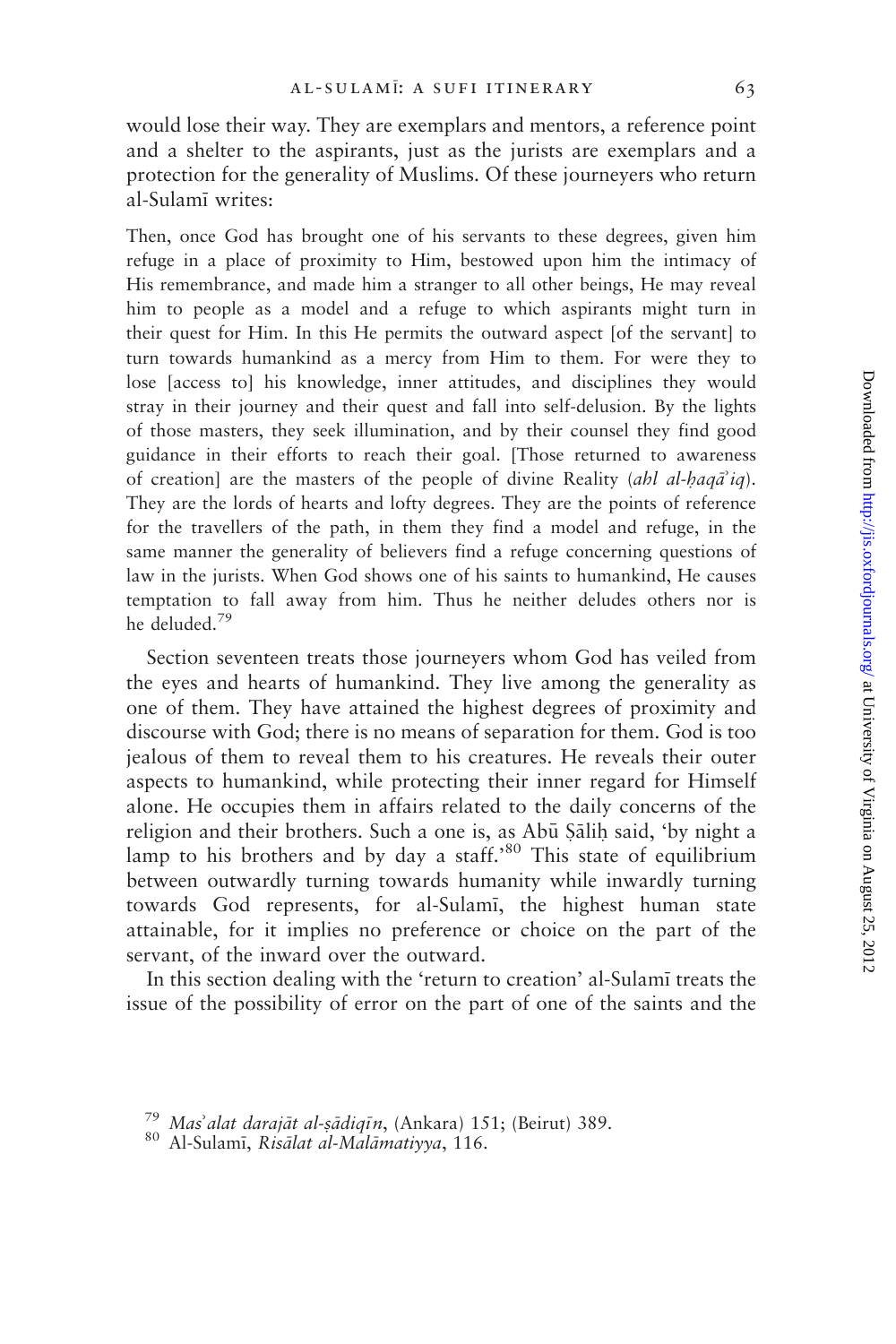means of their restoration to rectitude. This is the role of the  $Qutb, ^{81}$  one of God's concealed saints, who al-Sulam; considers to be the guardian overseer who is responsible for the hierarchy of saints. He writes of the role of the *Qutb*:

Should one of the saints made apparent to men err, by a glance or a word—and he could not err beyond this—the concealed saint would return him to the straight way. He would either reveal himself to him and restore him to rectitude or befriend him (yukhallituhu), while remaining veiled, and restore him to equilibrium by [the authority of] his inner qualities  $(akbl\bar{a}q)$ . There shall always be a Pole  $(Outb)$  among the saints watching over them. The Pole restores one who swerves from the Truth  $(al-Haqq)$ , to his path by either his inner qualities or the overwhelming nature of his authority (*qahr sultānihi*). Have you not seen how [Abū Bakr] al-Siddīg, the most esteemed individual among the Islamic community after the Prophet himself, brought everyone [to the straight way] by his overwhelming authority when they differed with him on waging war against the apostates,<sup>82</sup> until 'Umar [Ibn al-Khaṭṭāb] stated, 'When God opened Abū Bakr's heart to war, I knew it was the true way.' Thus is the authority of the realized saints after him [Abu Bakr] from state to state and degree to degree.<sup>83</sup>

This reference to the Pole  $(al-Outb)$  represents one of the earliest mentions of this central figure within Islamic mystical thought.<sup>84</sup> As al-Sulam; relates, the existence of the Pole among the saints assures and guards for the journeyers the authenticity of their teachings and the disciplines they exemplify. The  $Qutb$  achieves this through his exemplary conduct and the manifest nature of his authority.

In the final section al-Sulam; summarizes the itinerary and reiterates the primary foundations of the path, the Qur'an and Sunna, calling upon the journeyer to bring his inward qualities into conformity with divine unity through surrendering his will to God's by the abandonment of his own ambitions and aspirations. Al-Sulami, the mentor, promises a

(iii. 573) the *Qutb* was always chosen from the Malāmatiyya.<br><sup>82</sup> The apostates (*ahl al-ridda*) were the Arab tribes who refused to pay the *zakāh* that they did pay during the lifetime of the Prophet. zakāb that they did pay during the lifetime of the Prophet.<br><sup>83</sup> al-Sulamī, *Mas'alat darajāt al-ṣādiqīn*, fo. 57<sup>a</sup>, *al-Sulamīyāt*. This

important passage is missing in Dr. Ates's edition.<br><sup>84</sup> With the exception of *Kashf al-Mahjūb*, the compendia of formative Sufism

(see n. 53, above) do not mention this important figure of Islamic mystical thought. The *Qutb* is mentioned by al-Hujwiri four times; see Kashf al-mahjub, 147, 206, 214, 228, 229.

 $81$  EI<sup>2</sup>, art. 'Kutb,' F. de Jong. Chapter 270 of al-Futuhāt al-makkiyya is dedicated to a long discussion of the  $Q$ utb and his two Imams. The attributes of the *Qutb* cited in this chapter correspond to those of the Malamatiyya, see Ibn al- $Arab\bar{i}$ , al-Futuhāt al-makkiyya, ii. 571.11–574.33. According to Ibn al- $Arab\bar{i}$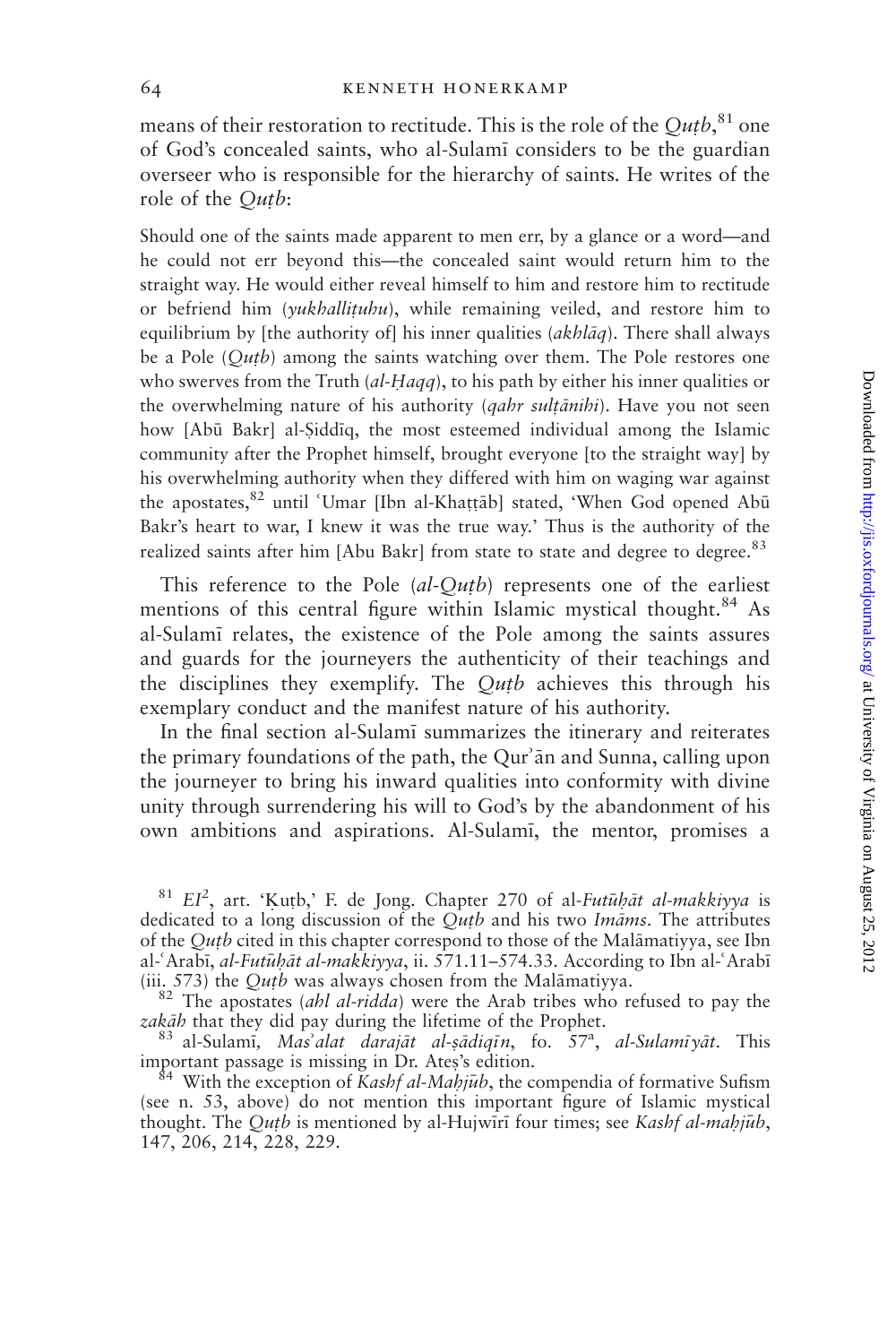successful culmination to the disciple whose journey is laid upon the foundations he has just discussed and lauds the states and station of one who has attained to the degree of  $ma' \, rifa$ . Al-Sulami ends the treatise with the following:

There can be no successful completion of the journey through the stations of  $ma'$ rifa without a sound beginning. He who has not founded his journey upon the Qur'an and the practice of the Prophet (Sunna) will in the end attain nothing of the degrees of knowledge of the divine  $(al-ma'\bar{a}rif)$ . If his commencement is sound, his culmination will be sound. If the culmination of his journey is sound, he will be brought from the station of turning towards God  $(iqbdi)$ , to the station of God's turning towards him, and from the station of drawing near God (tagarrub), to the station of God's proximity (qurb) to him, and from the station of self-direction (*irāda*), to the station of God's choosing for him. Glad tidings to this servant, his state and station, eminent rank and high esteem. God could only grant him a more exalted state were he [the journeyer] to increase himself in humility and abasement, knowing, that [as the Prophet said,] 'He who humbles himself before God, God elevates [in degree].<sup>85</sup> He thus seeks, through his own abasement, high station from his Lord.<sup>86</sup>

Al-Sulami ends his discourse with Shari'a and  $haq\bar{q}q$  as the twin foundations of the stations of  $ma'rifa$ , a word of assurance for the journeyer, and a reminder that the lofty degrees of the righteous are only attained through humility and self-abasement.

### **SUMMARY**

The *Darajāt al-sādiqīn* is a treatise that elucidates the essential doctrine of Islamic mystical theology in the form of an itinerary through ever more subtle stations of experiential knowledge of divine reality. In this treatise al-Sulam; discusses the primary origins and epistemological foundations of Islamic sainthood, while reminding the listener that this station may only be attained through realizing the deceptive nature of the self and by becoming well-founded in the knowledge of the defects and deficiencies inherent in creation. Toward this realization al-Sulam; focuses his discourse on the three-fold Path of aspiration and the multiple stations of  $ma' \, r$ ifa that lead to the Station of Realized Sainthood. Al-Sulamī first treats the spiritual disciplines  $(\bar{a}d\bar{a}b)$ ,

<sup>&</sup>lt;sup>85</sup> See al-6Ajlūnī, *Kashf al-khafā*', ii. 317.<br><sup>86</sup> Mas'alat darajāt al-șādiqīn, Sulamiyyāt, fos. 57a–57b, missing from the edited version.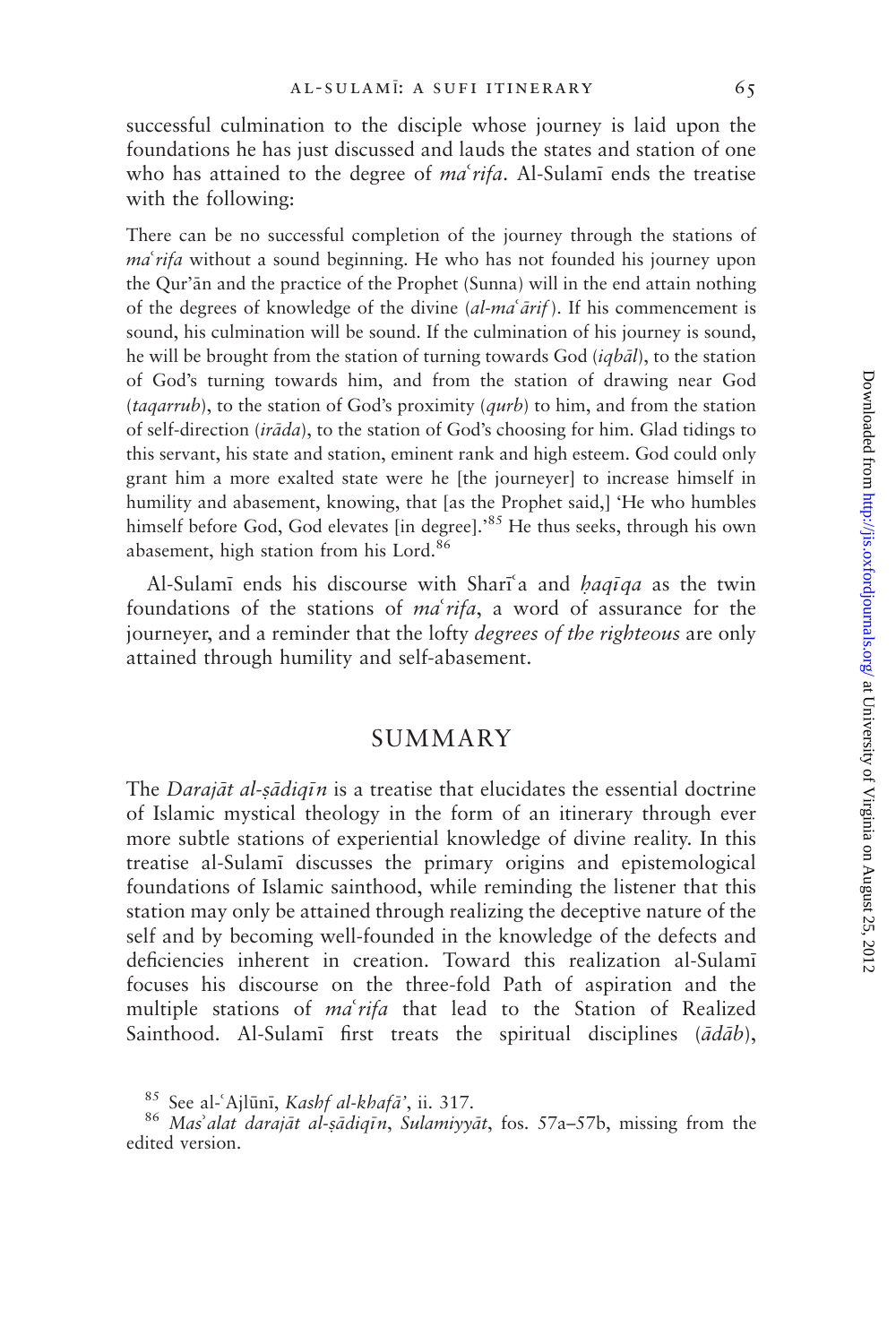66 kenneth honerkamp

emphasizing the initial renunciation of self in favour of service to the other. Then, he treats the interior attitudes  $(akbl\bar{a}q)$  incumbent upon the  $muri$  and calls upon him to bring his inward qualities into conformity with the stations he has been granted access to by surrendering his will to God's. Then, by divine grace, the journeyer loses himself in divine proximity and embarks upon the stations of the ninety-nine names, the mystic states (ahwal) of ma'rifa. Here the journeyer perceives the inherent imperfections of the created order and is drawn in intimacy to the perfection of the presence of God. Finally, from the intimacy that has made him a stranger to creation, he returns to dwell among people, either as a concealed saint, hidden among the generality of believers, or as a revealed saint and a spiritual mentor, a source of light and wisdom, for those seeking God. In either case, al-Sulam; affirms, the saint's inner being resides in nearness to God, while their outward appearance has been bestowed, through compassion, upon humankind.

### ANALYSIS

The Mas' alat darajāt al-sādigīn provides an opportunity to see the works and life of al-Sulami in a rarely perceived theoretical context. While many of his works are examples of treatises of applied Sufism, this text bears closer resemblance to a work of mystical theology. In it al-Sulam; affirms the intrinsic unity of the Malamatiyya path, Sufism and the Path of Love as facets of an integral whole, united by a single essential principle: the *faqr* innate to the human condition. This text, when contrasted to his other works, provides an exemplary exposition of both the inner and outer aspects of the teachings of the Malamatiyya of Nishapur. The uniqueness of Mas'alat darajāt al-șādiqīn lies in its explicit textual references to the flawed nature of the phenomenal world; a concept that is key to the Malamatiyya teachings on multiple levels. This theme runs through the text, giving life to their doctrine and providing an important key to our comprehension of the precepts of this important school of Islamic spirituality. This statement of metaphysical doctrine coupled with al-Sulami's detailed exposition of the stations of  $ma' \eta a$  as they eventually prepare the journeyer for sainthood elevates the Malamatiyya from being seen as a spiritual tendency based upon a pessimistic view of human nature to being a school of mystical theology.

In Mas'alat darajāt al-sādigīn al-Sulamī has laid out an itinerary that takes his reader to the highest stations of proximity and  $ma'$ rifa.